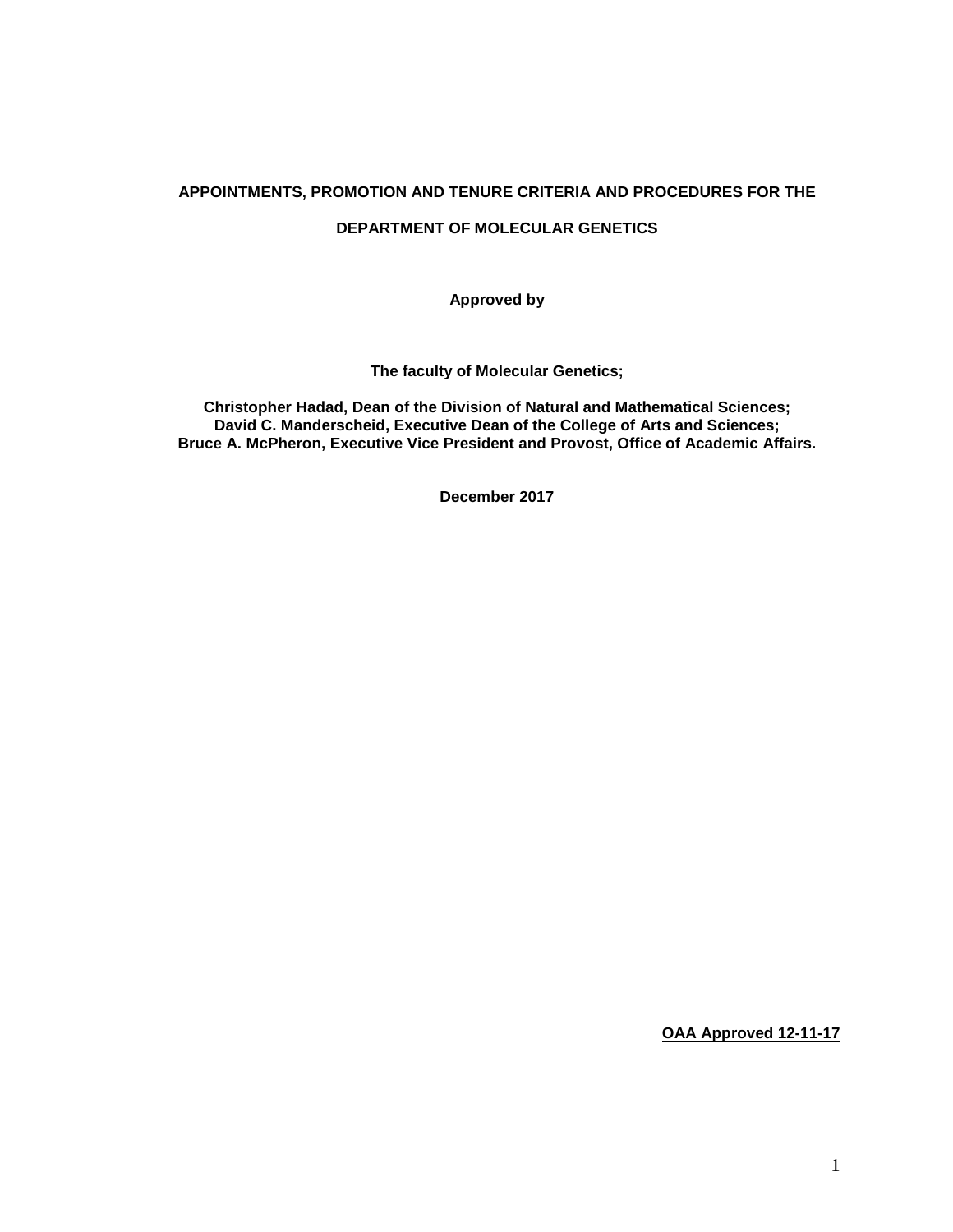|      |                                                                                                                                                                                                                                                                                                                                                                                                      | Page                                                                                                                                |  |
|------|------------------------------------------------------------------------------------------------------------------------------------------------------------------------------------------------------------------------------------------------------------------------------------------------------------------------------------------------------------------------------------------------------|-------------------------------------------------------------------------------------------------------------------------------------|--|
| I.   | <b>PREAMBLE</b>                                                                                                                                                                                                                                                                                                                                                                                      | 4                                                                                                                                   |  |
| Н.   | <b>DEPARTMENT MISSION</b>                                                                                                                                                                                                                                                                                                                                                                            |                                                                                                                                     |  |
| III. | <b>DEFINITIONS</b>                                                                                                                                                                                                                                                                                                                                                                                   |                                                                                                                                     |  |
|      | A. Committee of the Eligible Faculty<br>B. Quorum<br>C. Recommendation from the Committee of the Eligible Faculty<br>1. Appointment<br>2. Reappointment, Promotion and Tenure, Promotion and Contract Renewal                                                                                                                                                                                        | 5<br>$\mathbf 5$<br>$\,6$<br>6<br>6                                                                                                 |  |
|      | <b>IV. APPOINTMENTS</b>                                                                                                                                                                                                                                                                                                                                                                              | 6                                                                                                                                   |  |
|      | A. Criteria<br>1. Tenure Track Faculty<br>Tenure Track Faculty - Regional Campus<br>2.<br>3.<br><b>Research Faculty</b><br>4. Associated Faculty<br>5. Courtesy Appointments for Faculty<br><b>B.</b> Procedures<br><b>Tenure Track Faculty</b><br>1.<br>2. Tenure Track Faculty - Regional Campus<br><b>Associated and Research Faculty</b><br>3.<br><b>Courtesy Appointments for Faculty</b><br>4. | 6<br>$\overline{7}$<br>$\overline{7}$<br>8<br>$\bf 8$<br>$\boldsymbol{9}$<br>$\boldsymbol{9}$<br>$\boldsymbol{9}$<br>11<br>11<br>12 |  |
| V.   | <b>ANNUAL REVIEWS</b>                                                                                                                                                                                                                                                                                                                                                                                | 12                                                                                                                                  |  |
|      | A. Probationary Tenure Track Faculty<br><b>B.</b> Tenured Faculty<br>C. Lecturers                                                                                                                                                                                                                                                                                                                    | 12<br>14<br>14                                                                                                                      |  |
|      | VI. MERIT SALARY INCREASES AND OTHER REWARDS                                                                                                                                                                                                                                                                                                                                                         | 15                                                                                                                                  |  |
|      | Criteria<br>А.<br>B. Procedures and Documentation                                                                                                                                                                                                                                                                                                                                                    | 16<br>16                                                                                                                            |  |
|      | VII. PROMOTION AND TENURE AND PROMOTION REVIEWS                                                                                                                                                                                                                                                                                                                                                      | 16                                                                                                                                  |  |
|      | A. Criteria:<br>1. Promotion to Rank of Associate Professor with Tenure<br>2.<br>Promotion to Rank of Professor<br>3. Regional Campus Faculty<br>4. Associated Faculty                                                                                                                                                                                                                               | 16<br>16<br>19<br>19<br>19                                                                                                          |  |
|      | B. Procedures for Promotion and Tenure Reviews                                                                                                                                                                                                                                                                                                                                                       | 19                                                                                                                                  |  |
|      | <b>Candidate Responsibilities</b><br>1.<br>2.<br>Promotion and Tenure Committee Responsibilities<br>3.<br><b>Eligible Faculty Responsibilities</b><br><b>Department Chair Responsibilities</b><br>4.<br>Procedures for Regional Campus Faculty<br>5.                                                                                                                                                 | 19<br>20<br>22<br>22<br>23                                                                                                          |  |

# TABLE OF CONTENTS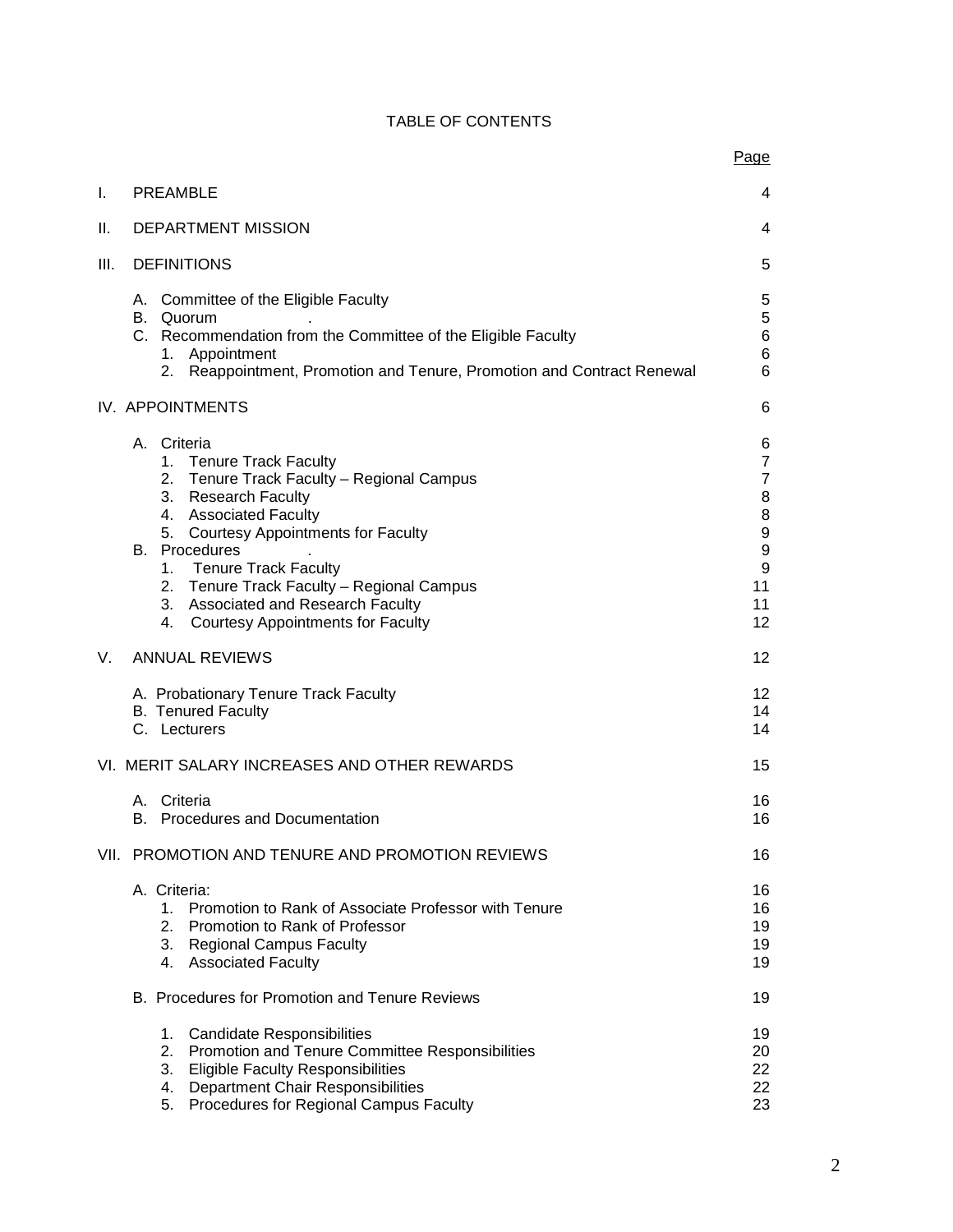|    |                | 6. External Review                                                                                                   | 23                   |
|----|----------------|----------------------------------------------------------------------------------------------------------------------|----------------------|
|    | 2.<br>3.       | C. Documentation<br>1. Teaching<br>Scholarship<br>Service                                                            | 24<br>24<br>25<br>26 |
|    | VIIII. APPEALS |                                                                                                                      | 25                   |
|    |                | IX. SEVENTH YEAR REVIEWS                                                                                             | 26                   |
| Х. |                | PROCEDURES FOR STUDENT AND PEER EVALUATION OF TEACHING                                                               | 26                   |
|    |                | A. Student Evaluation of Teaching<br>B. Peer Evaluation of Teaching<br>C. Evaluation of Graduate Teaching Assistants | 26<br>27<br>27       |
|    |                | APPENDIX A: GUIDELINES ON TIMING FOR PROBATIONARY FACULTY                                                            | 28                   |
|    |                | APPENDIX B:  POLICIES REGARDING COURTESY FACULTY                                                                     | 33                   |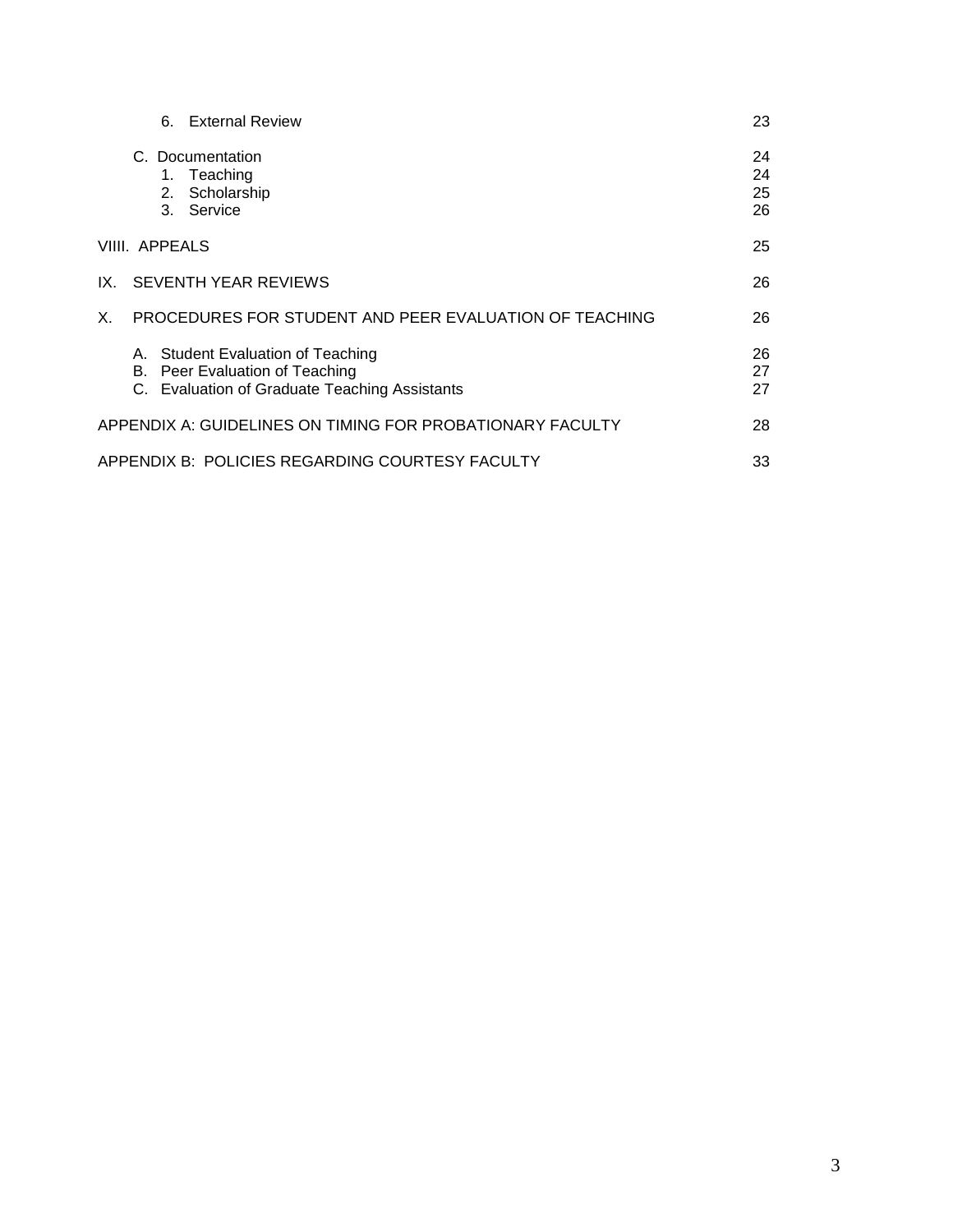### **I. PREAMBLE**

This document is a supplement to Chapters 6 and 7 of the Rules of the University Faculty (Rules Concerning Tenure Track Faculty Appointments, Reappointments, Promotion and Tenure, [https://trustees.osu.edu\)](https://trustees.osu.edu/) and the Office of Academic Affairs annually updated procedural guidelines for promotion and tenure reviews [\(http://oaa.osu.edu/handbook.html\)](http://oaa.osu.edu/handbook.html) and other policies and procedures of the College of Arts and Sciences (ASC) and university to which the department and its faculty are subject.

Should those rules and policies change, the Department of Molecular Genetics (hereafter referred to as the department) will follow those new rules and policies until such time as the department can update this document to reflect the changes. In addition, this document must be reviewed, and either reaffirmed or revised, at least every four years on appointment or reappointment of the department's chair.

This document must be approved by the Dean of ASC and the Office of Academic Affairs before it may be implemented. It sets forth the department's mission and, in the context of that mission and the missions of ASC and university, the department's criteria and procedures for faculty appointments and for faculty promotion, tenure and rewards, including salary increases. In approving this document, the Dean of the ASC and the Office of Academic Affairs accept the mission and criteria of the department and delegate to it the responsibility to apply high standards in evaluating current faculty and faculty candidates in relation to its mission and criteria.

The faculty and the administration are bound by the principles articulated in Faculty Rule 3335-6-01 [\(https://trustees.osu.edu\)](https://trustees.osu.edu/) of the Administrative Code. In particular, all faculty members accept the responsibility to participate fully and knowledgeably in review processes; to exercise the standards established in Faculty Rule 3335-6-02 [\(https://trustees.osu.edu\)](https://trustees.osu.edu/) and other standards specific to the department and to ASC; and to make negative recommendations when these are warranted in order to maintain and improve the quality of the faculty.

Decisions considering appointment, reappointment, and promotion and tenure will be free of discrimination in accordance with the university's policy on equal opportunity [\(http://hr.osu.edu/policy/policy110.pdf\)](http://hr.osu.edu/policy/policy110.pdf).

### **II. DEPARTMENT MISSION**

The missions of Molecular Genetics are formally designated as teaching, research, and service. The department is committed to providing an integrated approach to research and teaching, both in the classroom and through individualized instruction in molecular genetics. We aspire to use our knowledge, research, and teaching expertise within the life sciences to serve the university, the professional community and the broader society in which we live.

The department provides education at the undergraduate and graduate levels in areas of classical genetics, molecular biology, cell biology and developmental biology as well as allied areas that pertain to special topics of current faculty interest through a variety of programs including undergraduate courses in molecular genetics, plant, cell and molecular biology and the Center for Life Science Education (CLSE) and the graduate students in the Molecular Genetics graduate program and interdisciplinary graduate programs such as Molecular and Cellular and Developmental Biology (MCDB), Ohio State Biochemistry Program (OSBP), and the Biomedical Sciences Graduate Program. Education of students is addressed through formal lectures, seminar courses, laboratory exercises, tutorials, one-on-one or group discussions and demonstrations.

The research mission of the department is focused on the analysis of fundamentally important problems in genetics, molecular biology, cell biology and developmental biology using a broad array of research approaches encompassing disciplines of genetics, genomics, biochemistry, cell biology,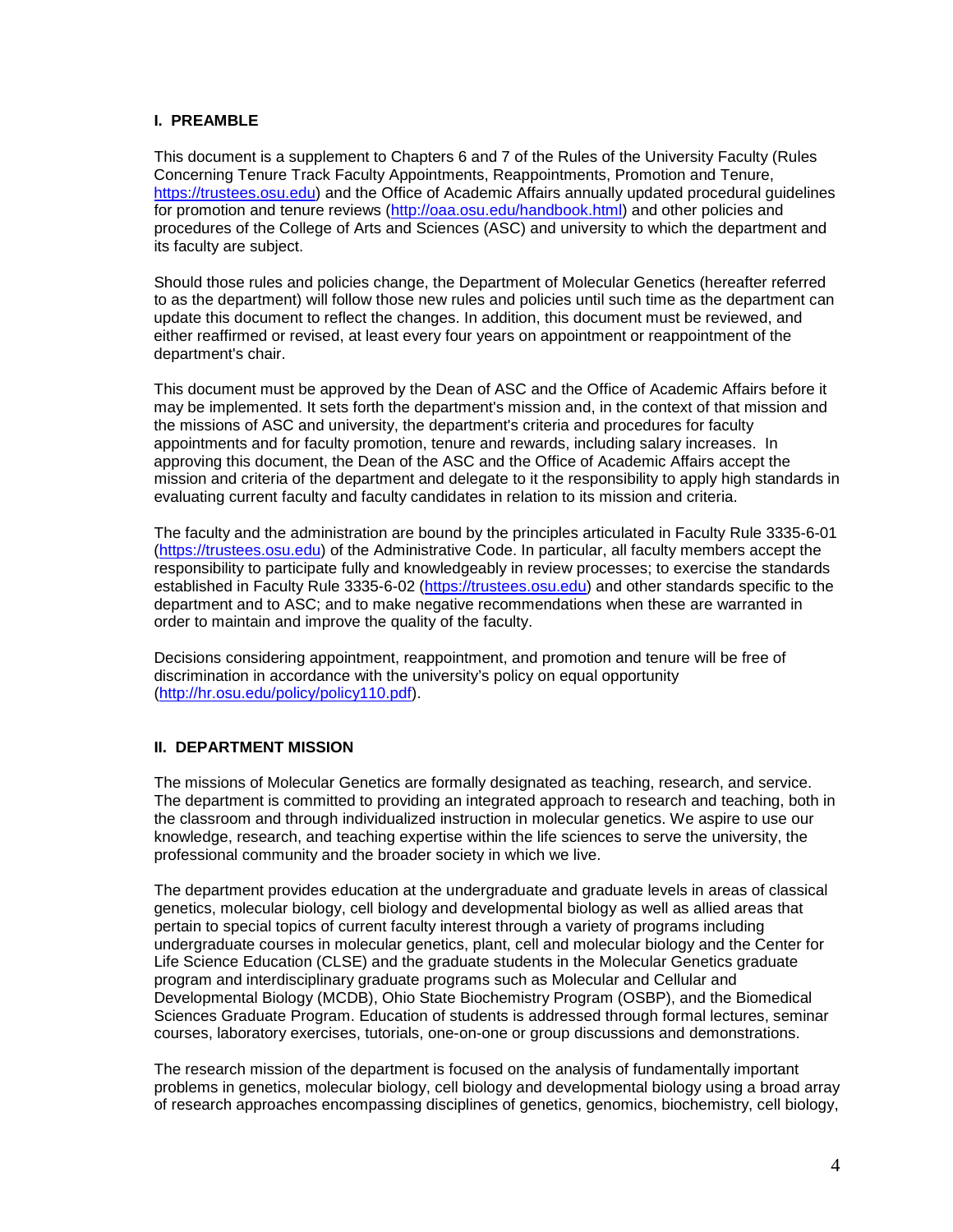and developmental biology. The emphasis within the department is to exploit model organisms ranging from microbes to higher plants and animals to best make new discoveries and advance our understanding of how life forms work.

The service mission of the department encompasses all faculty activities that provide service to the department, The Ohio State University, other universities and scientific societies, private organizations, government agencies, the nation and humanity as a whole. Faculty members are committed to increasing public awareness of the importance of their research results and research focus areas by a variety of means, including publications, seminars and other informative public talks, and patent applications. In all such activities the faculty are committed to facilitating the impact of their research to best benefit society.

The faculty continuously strive to improve the quality of their activities in the teaching, service and research arenas.

#### **III. DEFINITIONS**

#### **A. Committee of the Eligible Faculty**

The Committee of Eligible Faculty is the equivalent of the Departmental Promotion and Tenure Committee as described in the department's Pattern of Administration. Eligible faculty for appointment reviews of tenure track faculty consists of all tenure track faculty with a 50% or greater appointment in the department and whose tenure resides in the department.

Eligible faculty for senior rank of new appointments, reappointments, promotion and tenure, and promotion reviews of all tenure track faculty consists of all tenured faculty with a 50% FTE or greater whose tenure resides in the department and are of equal rank to or higher than the candidate excluding the department chair.

### **B. Quorum**

A quorum for a meeting of the eligible faculty will consist of two-thirds of all eligible members not on a paid or unpaid leave of absence. Faculty can be "present" if they are linked in through skype or other video link or through a conference call. If a member of the eligible faculty judges that he/she has a conflict of interest in a specific case, that member will explain the conflict to the chair of the eligible faculty and will be excused from discussion and voting. A member of the eligible faculty on Special Assignment may be excluded from the count for the purpose of determining quorum only if the department chair has approved an off-campus assignment.

Faculty members who excuse themselves because of a conflict of interest are not counted when determining quorum. A conflict of interest exists when an eligible faculty member is related to a candidate or has a comparable close interpersonal relationship, has substantive financial ties with the candidate, is dependent in some way on the candidate's services, has a close professional relationship with the candidate (dissertation advisor), or has collaborated so extensively with the candidate that an objective review of the candidate's work is not possible. Generally, faculty members who have collaborated with a candidate on at least 50% of the candidate's published work since the last promotion will be expected to withdraw from a promotion review of that candidate.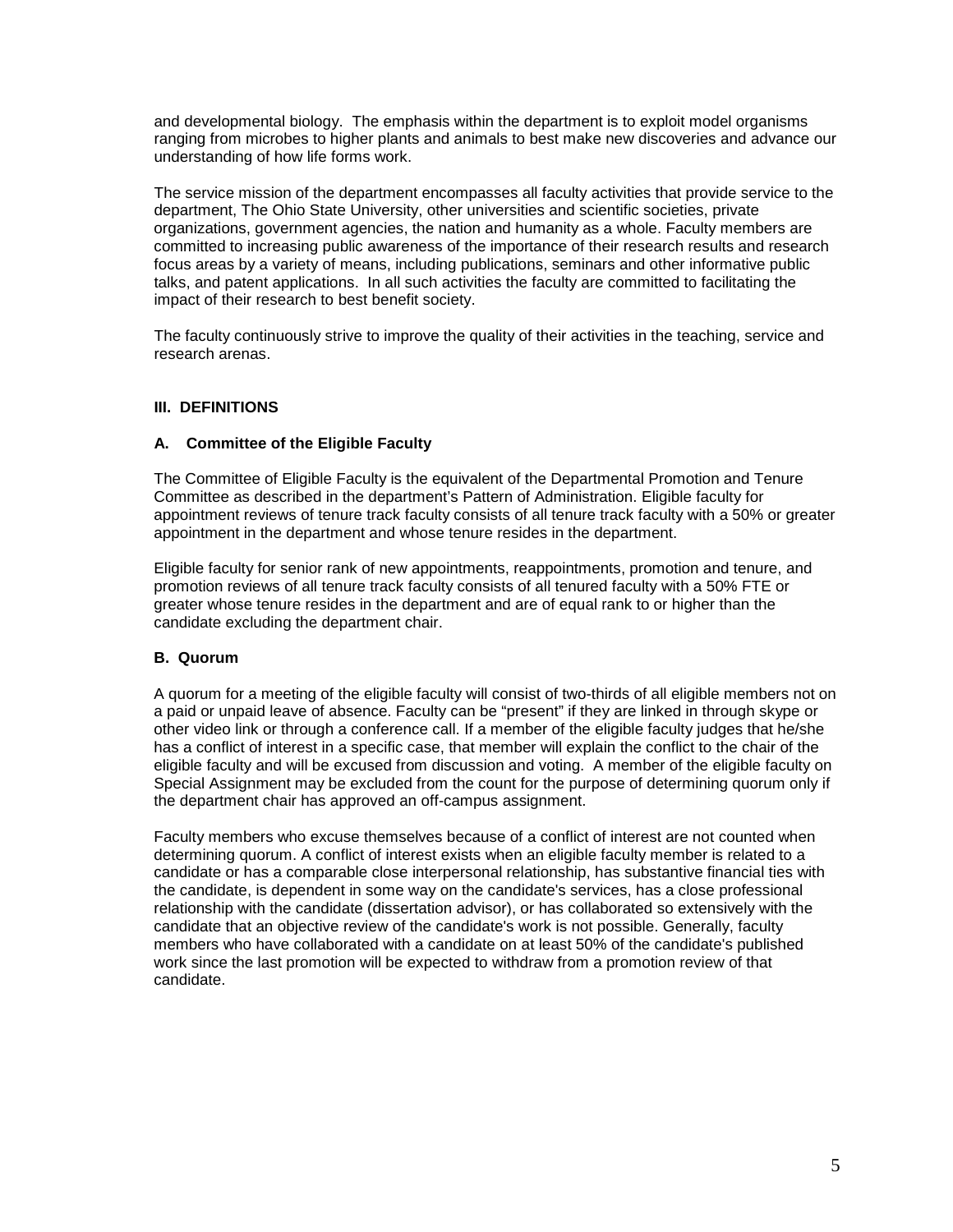### **C. Recommendation from the Committee of the Eligible Faculty**

In all votes taken on personnel matters with the department, only "yes" and "no" votes are counted. Abstentions are not votes. Faculty members are strongly encouraged to consider whether they are participating fully in the review process when abstaining from a vote on a personnel matter. Absentee ballots and proxy votes are not permitted.

### **1. Appointment**

A vote of a minimum of two-thirds of the votes cast by eligible faculty members is required for a positive recommendation for appointment.

### **2. Reappointment, Promotion and Tenure, Promotion and Contract Renewal.**

A simple majority of the votes cast by eligible faculty members is needed for a positive recommendation for reappointment, promotion and tenure, promotion, and contract renewal.

### **IV. APPOINTMENTS**

### **A. Criteria**

### **1. Tenure Track Faculty**

The department is committed to making only faculty appointments that enhance or have the strong potential to enhance the department's quality and mission and who have the strong potential to attain tenure and advance through the ranks of Associate Professor and Professor.

Although there will be variations in the specific criteria established for any given faculty search, the following criteria apply to all searches for tenure track faculty:

- Earned Ph.D. or M.D. or equivalent in a field relevant to the mission of the department and the specified research area(s) of the position;
- Postdoctoral research experience;
- Demonstrated ability to carry out modern research through to completion, as evidenced by publications in refereed journals of original research;
- Potential to support research program by competing for external funding;
- Demonstrated potential to develop into an accomplished teacher, as evidenced by evaluations of prior teaching or other relevant experiences;
- Commitment to excellence in undergraduate and graduate education in a major research university setting;
- Potential for interacting with colleagues and students in a way that will enhance their academic work and attract other outstanding faculty and students to the department.

The Ohio State University has as its stated mission "the attainment of international distinction in education, scholarship, and public service." The departmental criteria for appointment, reappointment, and promotion and tenure are consistent with this mission. Appointment decisions for faculty positions, as defined in rule 3335-5-19 [\(https://trustees.osu.edu/university/facultyrules\)](https://trustees.osu.edu/university/facultyrules) of the Administrative Code, are based on criteria that reflect strong potential to attain tenure and advance through the faculty ranks.

**Instructor.** Faculty in the Department of Molecular Genetics will normally be hired at the rank of assistant professor or higher. An appointment to the rank of instructor is always probationary and is limited to three years. An instructor must be approved for promotion to assistant professor by the beginning of the third year of appointment or the appointment will not be renewed beyond the end of the third year. When an instructor is promoted to the rank of assistant professor, the faculty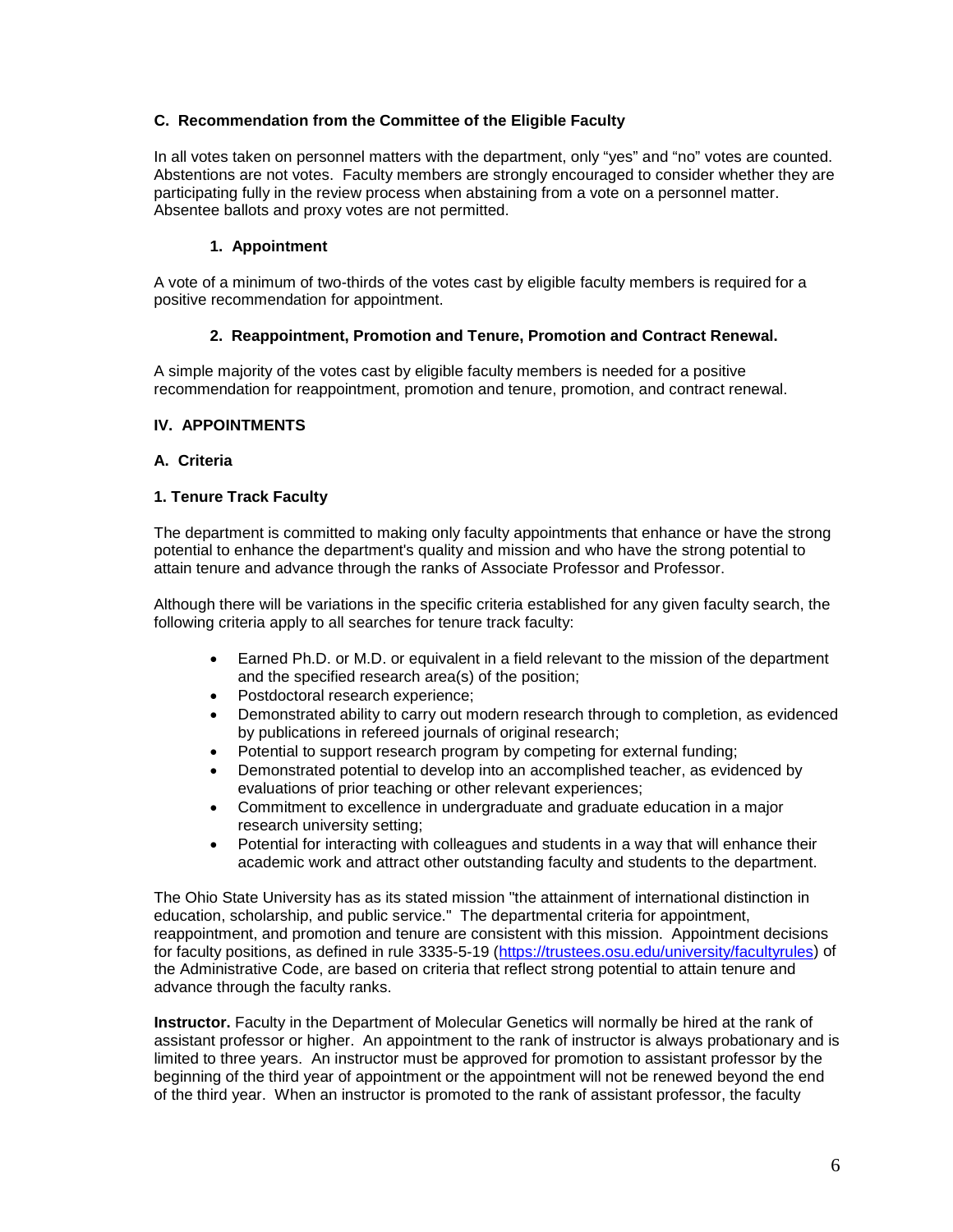member may request prior service credit in writing at the time of the promotion. This written request must be approved by the eligible faculty, the chair, the dean, and Office of Academic Affairs so that tenure records may be adjusted accordingly. Faculty members should carefully consider whether prior service credit is appropriate since prior service credit cannot be revoked without a formal request for an extension of the probationary period. In addition all probationary faculty members have the option to be considered for early promotion.

**Assistant Professor.** Appointments at the rank of assistant professor will be made to individuals who have strong prior research accomplishments, the potential for sustained research productivity at OSU, a high probability of securing outside funding to support their research, and strong teaching capabilities. Appointment at the rank of assistant professor is always probationary, with mandatory tenure review occurring in the sixth year of service. Review for tenure prior to the mandatory review year is possible when the Promotion and Tenure Committee determines such a review to be appropriate. The granting of prior service credit, which requires approval of the Office of Academic Affairs, may reduce the length of the probationary period, but is strongly discouraged as it cannot be revoked once granted.

**Associate Professor and Professor.** Appointments at the level of Associate or Full Professor will generally entail tenure, either upon hiring or after a probationary period. According to faculty rule 3335-6-02 **"**No faculty member attains tenure automatically. Tenure may be acquired either in the original appointment to the tenure track faculty rank of associate professor or professor or upon promotion from within the university to the rank of associate professor, or following a successful probationary period at the rank of associate professor or professor." All appointments to the rank of associate professor or professor require prior approval of the provost.

An appointment at the rank of associate professor will be based on convincing evidence that the faculty member has achieved excellence as a teacher, as a scholar, and as one who provides effective service; and can be expected to continue a program of high quality teaching, scholarship, and service relevant to the mission of the Department of Molecular Genetics. An appointment at the rank of professor will be based on convincing evidence that the faculty member has a sustained record of excellence in teaching; has produced a significant body of scholarship that is recognized nationally or internationally; and has demonstrated leadership in service.

A probationary appointment at senior rank is appropriate only under unusual circumstances, such as when the candidate has limited prior teaching experience or has taught only in a foreign country. A probationary period of up to four years is possible, on approval of the Office of Academic Affairs, with review for tenure occurring in the final year of the probationary appointment. If tenure is not granted, an additional (terminal) year of employment is offered.

Foreign nationals who lack permanent residency status may be appointed to a senior rank and approved for tenure, if appropriate, but the university will not grant tenure in the absence of permanent residency.

#### **2. Tenure Track Faculty – Regional Campus**

As the mission of the regional campuses emphasizes undergraduate instruction, regional campus criteria for appointment at rank of Assistant Professor, Associate Professor, or Professor are similar to those for Columbus campus faculty, but give relatively greater emphasis at each rank to teaching experience and quality.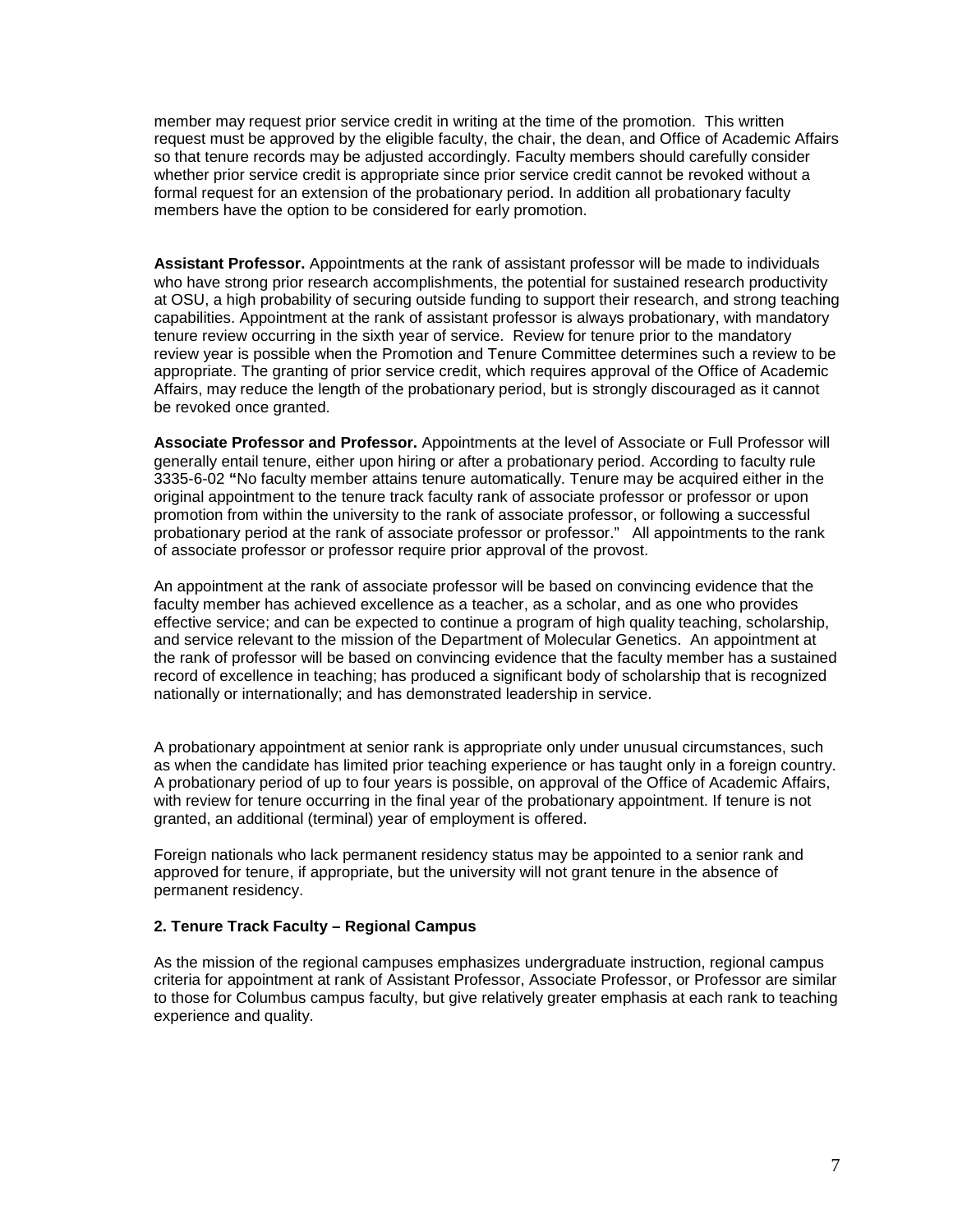### **3. Research Faculty**

Appointment of research faculty entails one- to five-year contracts. The initial contract is probationary, with reappointment considered annually. Tenure is not granted to research faculty. There is also no presumption that subsequent contracts will be offered, regardless of performance. If the department wishes to consider contract renewal, a formal review of the faculty member is required in the penultimate year of the current contract period. For more information see Faculty Rule 3335-7 [\(http://trustees.osu.edu\)](file:///C:%5CUsers%5Cnelson.19%5CAppData%5CLocal%5CMicrosoft%5CWindows%5CINetCache%5Cnelson.19%5CAppData%5CLocal%5CMicrosoft%5CWindows%5CINetCache%5CContent.Outlook%5CAppData%5CLocal%5CMicrosoft%5CWindows%5CTemporary%20Internet%20Files%5Cbriggs.cormier%5CAppData%5CLocal%5CMicrosoft%5CWindows%5CTemporary%20Internet%20Files%5CContent.Outlook%5C2011%20OAA%20Handbook%5C(http:%5Ctrustees.osu.edu%5Crules%5Cuniversity-rules.html).

**Research Assistant Professor**. Appointment at the rank of research assistant professor requires that the individual have a doctorate and a record of high-quality publications that strongly indicate the ability to sustain an independent, externally funded research program.

**Research Associate Professor and Research Professor**. Appointment at the rank of research associate professor or research professor requires that the individual have a doctorate and meet, at a minimum, the department's criteria for promotion to these ranks.

#### **4. Associated Faculty**

Associated faculty appointments may be as short as a couple of weeks to assist with a focused project, a semester to teach one or more courses, or for up to three years when a longer contract is useful for long-term planning and retention. With the exception of visiting faculty, associated faculty may be reappointed.

**Adjunct Assistant Professor, Adjunct Associate Professor, Adjunct Professor.** Adjunct appointments may be compensated or uncompensated. Adjunct faculty appointments are given to individuals who give academic service to the department, such as teaching a course or serving on graduate student committees, for which a faculty title is appropriate. Typically the adjunct faculty rank is determined by applying the criteria for appointment of tenure track faculty. Adjunct faculty members are eligible for promotion (but not tenure) and the relevant criteria are those for promotion of tenure track faculty.

**Lecturer.** Appointment as lecturer requires that the individual have, at a minimum, a Master's degree in a field appropriate to the subject matter to be taught. Evidence of ability to provide highquality instruction is desirable. Lecturers are not eligible for tenure, but may be promoted to senior lecturer if they meet the criteria for appointment at that rank. The initial appointment for a lecturer should generally not exceed one year.

**Senior Lecturer.** Appointment as senior lecturer requires that the individual have, at a minimum, a doctorate in a field appropriate to the subject matter to be taught, along with evidence of ability to provide high-quality instruction; or a Master's degree and at least five years of teaching experience with documentation of high quality. Senior lecturers are not eligible for tenure or promotion. The initial appointment for a senior lecturer should generally not exceed one year.

**Assistant Professor, Associate Professor, Professor with FTE below 50%.** Appointment at tenure track titles is for individuals at 49% FTE or below, either compensated (1 – 49% FTE) or uncompensated (0% FTE). The rank of associated faculty with tenure track titles is determined by applying the criteria for appointment of tenure track faculty. Associated faculty members with tenure track titles are eligible for promotion (but not tenure) and the relevant criteria are those for promotion of tenure track faculty.

**Visiting Instructor, Visiting Assistant Professor, Visiting Associate Professor, Visiting Professor.** Visiting faculty appointments may either be compensated or not compensated. Visiting faculty members on leave from an academic appointment at another institution are appointed at the rank held in that position. The rank at which other (non-faculty) individuals are appointed is determined by applying the criteria for appointment of tenure track faculty. Visiting faculty members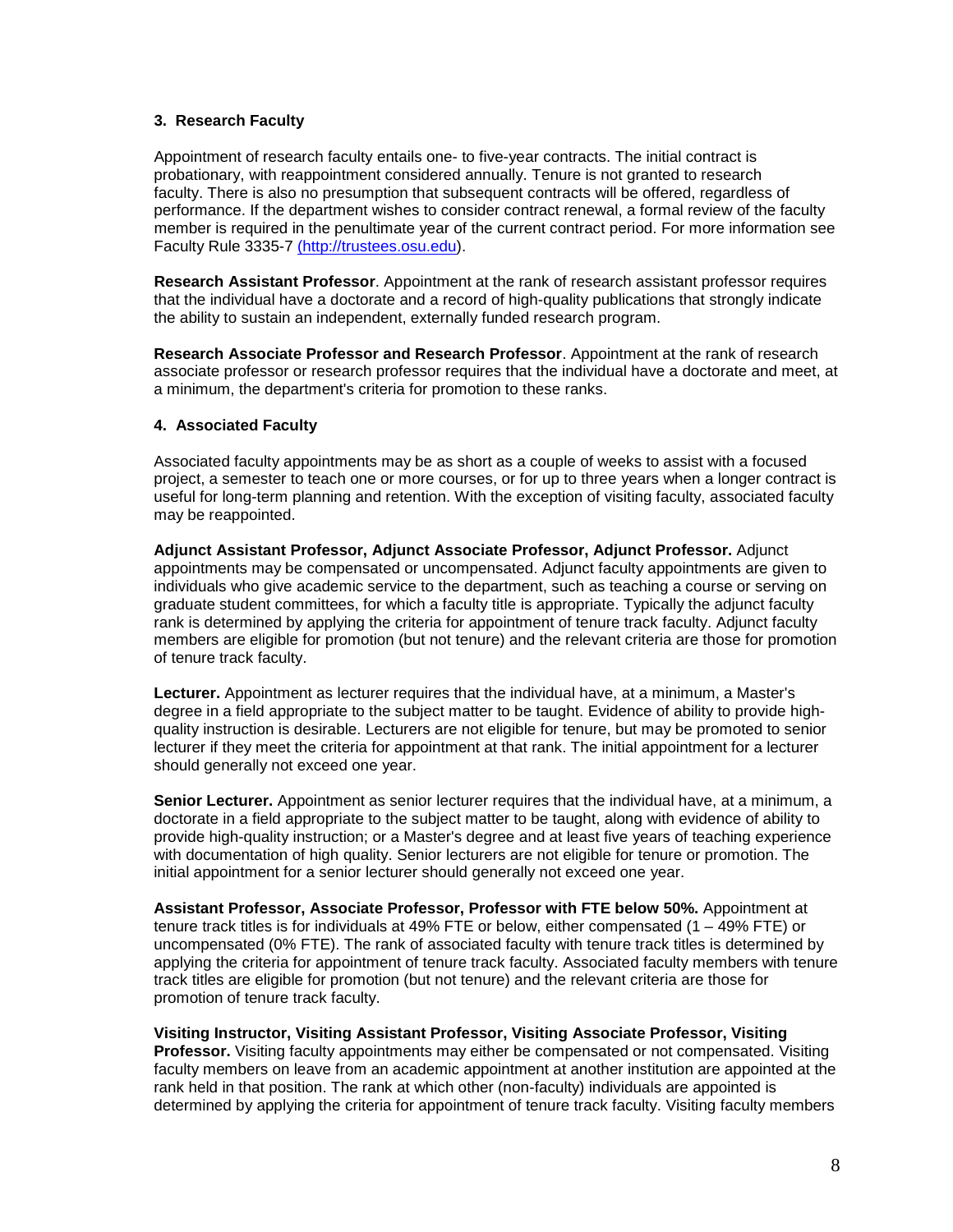are not eligible for tenure or promotion. They may not be reappointed for more than three consecutive years at 100% FTE.

### **5. Courtesy Appointments for Tenure Track Faculty**

The Department of Molecular Genetics may occasionally appoint as courtesy faculty, members of other academic units at the university. The criteria are similar to those used for the appointment of tenure track faculty in the department, but include an emphasis on identifying faculty who can fulfill a unique role in the department. A courtesy appointment is made at the individual's current Ohio State rank, with promotion in rank recognized. Courtesy appointments (0% FTE) are made with the intent of strengthening the departmental graduate and undergraduate degree programs, the teaching program and the service activities of the Department of Molecular Genetics. Except in extreme circumstances, the number of courtesy faculty should not exceed 50% of the number of tenure track faculty.

### **B. Procedures**

See the Office of Academic Affairs Policies and Procedures Handbook (http://oaa.osu.edu/handbook.html) on the following topics:

Recruitment of Tenure Track, Clinical and Research Faculty

Appointments at Senior Rank or with Prior Service Credit

Hiring Faculty from Other Institutions After April 30

Appointment of Foreign Nationals

Letters of Offer

### **1. Recruitment of Tenure Track Faculty**

A national search is required to ensure a diverse pool of highly qualified candidates for all tenure track positions. Exceptions to this policy must be requested from the Office of Academic Affairs. Search procedures must be consistent with the university policies set forth in the most recent update of *A Guide to Effective Searches (*https://hr.osu.edu/private/talent/guide-to-effectivesearches.pdf).

The search for and appointment of a tenure track faculty member will follow these guidelines:

- The Dean of the Division of Natural and Mathematical Sciences (NMS) and Executive Dean of the College of Arts and Sciences (ASC) provide approval for the department to commence a search process. This approval may or may not be accompanied by constraints with regard to salary, rank, setup funds, and field of expertise.
- Discussions concerning the nature of vacant positions in the department will include tenuretrack, associated, and courtesy faculty, as well as members of the graduate faculty. However, only members of the department's tenure track faculty will vote on decisions regarding vacant positions.
- The chair of the department will appoint an *ad hoc* Search Committee consisting of no fewer than three tenure track department faculty to coordinate the logistical arrangements of the search. The Search Committee will also include one graduate student selected by the Department Graduate Student Organization. A Search Committee member may be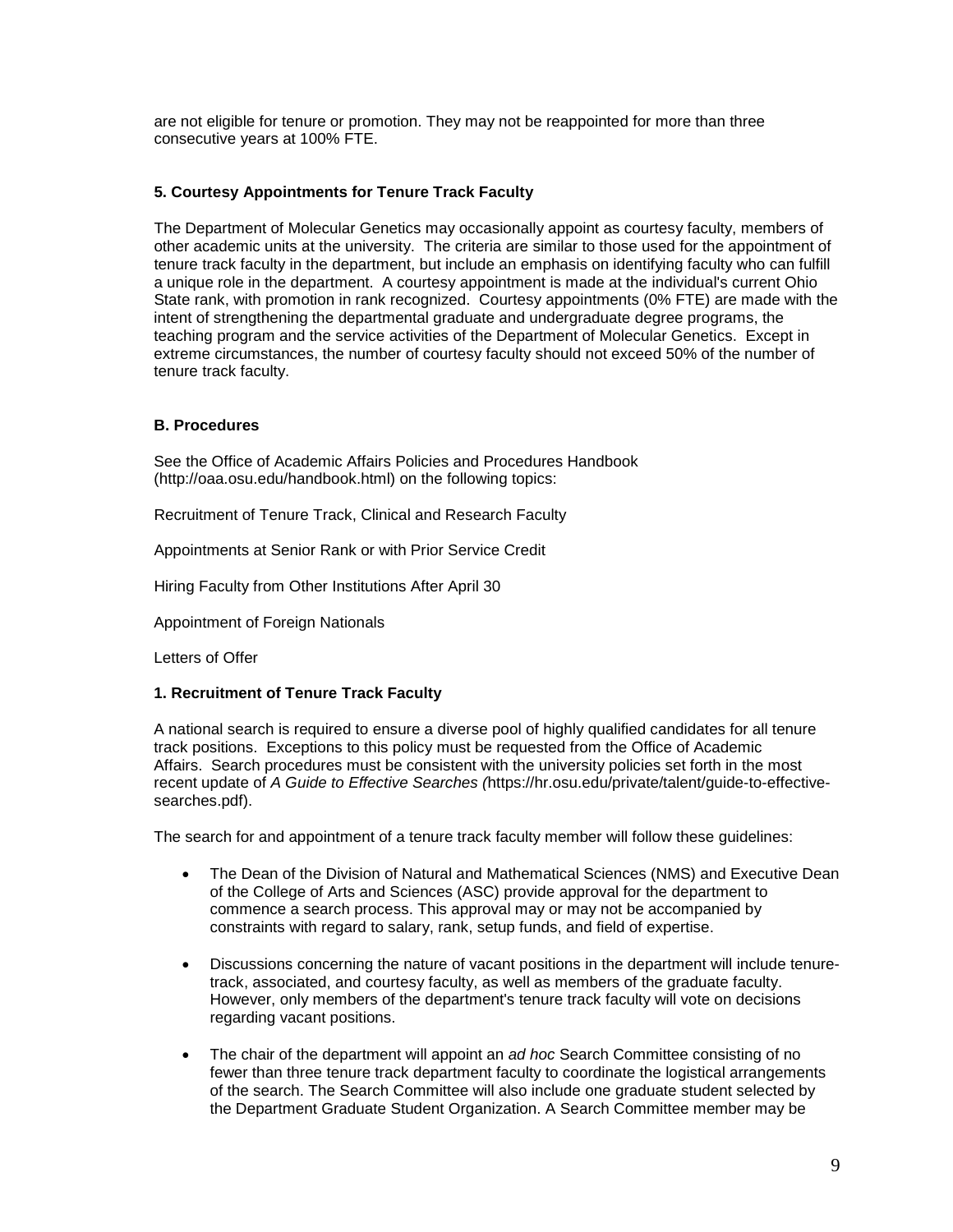appointed from outside the tenure track faculty upon recommendation of the Advisory Committee and the approval of the faculty of the department. The chair of the Search Committee will be chosen by the department chair.

- The chair of the Search Committee will appoint one of the committee's members to act as the Diversity Advocate who is responsible for providing leadership in assuring that vigorous efforts are made to achieve a diverse pool of qualified applicants.
- The chair of the Search Committee will forward to the dean of the college the names of the committee's members, indicating the Diversity Representative, and will meet with the dean and/or his/her appointed representative to review the search procedures and the College Diversity plan.
- The Search Committee will develop a search announcement for internal posting in the University Job Postings through the Office of Human Resources Employment Services <https://hr.osu.edu/careers/> and external advertising, subject to the department chair's approval. The announcement will be no more specific than is necessary to accomplish the goals of the search, since an offer cannot be made that is contrary to the content of the announcement with respect to rank, field, credentials, salary, etc. In addition, timing for the receipt of applications will be stated as a preferred date, not a precise closing date, in order to allow consideration of any applications that arrive before the conclusion of the search.

The Search Committee develops and implements a plan for external advertising and direct solicitation of nominations and applications. If there is any likelihood that the applicant pool will include qualified foreign nationals, the search committee must advertise using at least one 30-day online ad in a national professional journal. The university does not grant tenure in the absence of permanent residency ("green card"), and strict U. S. Department of Labor guidelines do not permit sponsorship of foreign nationals for permanent residency unless the search process resulting in their appointment to a tenure track position included an advertisement in a field-specific nationally professional journal.

- All members of the department's tenure track faculty will have the opportunity to review all of the candidates' completed files. The Search Committee will review all of the documents submitted by the applicants and select from the total applicants a short list of qualified candidates for presentation to the faculty of the department.
- A faculty meeting will be held to review the qualifications of the candidates on the short list and of any other applicants recommended by the faculty during the meeting. After discussion of the relative merits of the candidates, the faculty will rank the applicants on the short list and any other candidates proposed during the meeting. Proxy votes for faculty not in attendance may be solicited as indicated in the department's Pattern of Administration Section II.C. "Faculty Meetings." This ranking will be used to determine which of the candidates to include in the first round of interviews.
- Candidates will be invited by the chair of the Search committee for an interview, and the interview process will involve the department as a whole. No fewer than three candidates will be invited to interview. The Search Committee will be responsible for the logistical arrangements of the candidates' visits. The interview process will include, at the minimum: (1) a public seminar on the candidate's research, (2) individual meetings with tenure track faculty, the chair, and the dean, and (3) group meetings with graduate students. For positions that explicitly include a substantial proportion of undergraduate teaching, a teaching seminar based on a topic selected by the candidate from a course syllabus supplied to him/her by the Search Committee may also be required.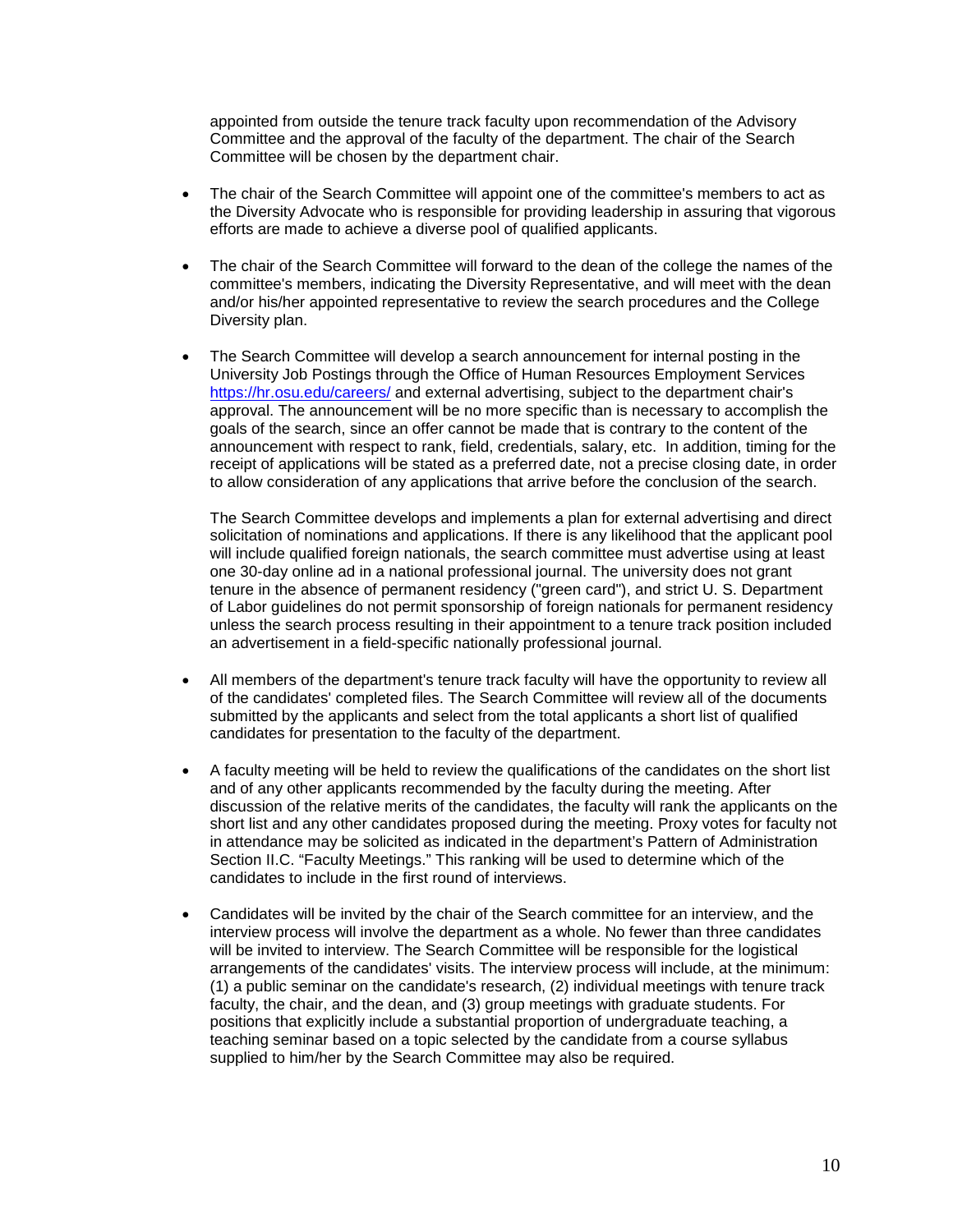- As soon as possible after the last candidate's interview, the tenure track faculty of the department again meet to determine which, if any, of those interviewed is judged acceptable for appointment, and to rank those candidates so judged. The recommendations of the Molecular Genetics Graduate Student Organization will be presented by the graduate student representative of the Search Committee for consideration by the faculty.
- If the offer involves senior rank, the eligible faculty members vote also on the appropriateness of the proposed rank. If the offer may involve prior service credit, the eligible faculty members vote on the appropriateness of such credit. Abstentions are not counted as votes in this context. In order to extend an offer to a candidate, 2/3 of the votes cast must be positive. Absentee ballots are not permitted. The position will then be offered to the candidates in the order indicated by the ranking of acceptable candidates.
- In the event that more than one candidate achieves the level of support required to extend an offer, the department chair decides which candidate to approach first. The details of the offer, including compensation, are determined by the department chair.
- The university does not grant tenure in the absence of permanent residency status. The department will be vigilant in assuring that the appointee seeks residency status promptly and diligently.
- In the event that one or more of the candidates should decline the position, or if an agreement cannot be reached with any of the candidates that were interviewed, additional candidates will be approached if and only if it is the judgment of the Search Committee that such additional candidates are of equivalent or nearly equivalent quality to those originally interviewed.
- At the time of appointment, new faculty will receive copies of the Department of Molecular Genetics and College of Arts and Sciences Pattern of Administration and Appointments, Promotion and Tenure documents as well as all revised copies of these documents.

In some cases, a faculty member may be hired in collaboration with another unit on campus such as another department, the Cancer Center or the RNA Center. Molecular Genetics will serve as the tenure-initiating unit for those faculty recruits who have a 50% or greater appointment in the Department of Molecular Genetics. The same criteria will apply in these situations although the search committee will consist of faculty from both units. A Memorandum of Understanding between both units will be developed prior to initiating the search.

### **2. Tenure Track Faculty—Regional Campus**

The regional campus has primary responsibility for determining the position description for a tenure track faculty search, but the dean/director or designee consults with the department chair to reach agreement on the description before the search begins. The regional campus search committee must include at least one representative from the department.

Candidates are interviewed by, at a minimum, the regional campus dean, department chair, department eligible faculty, and regional campus search committee. The regional campus may have additional requirements for the search not specified in this document. A decision to make an offer requires agreement by the department chair and regional campus dean. Until agreement is reached, negotiations with the candidate may not begin, and the letter of offer must be signed by the department chair and the regional campus dean.

#### **3. Associated and Research Faculty**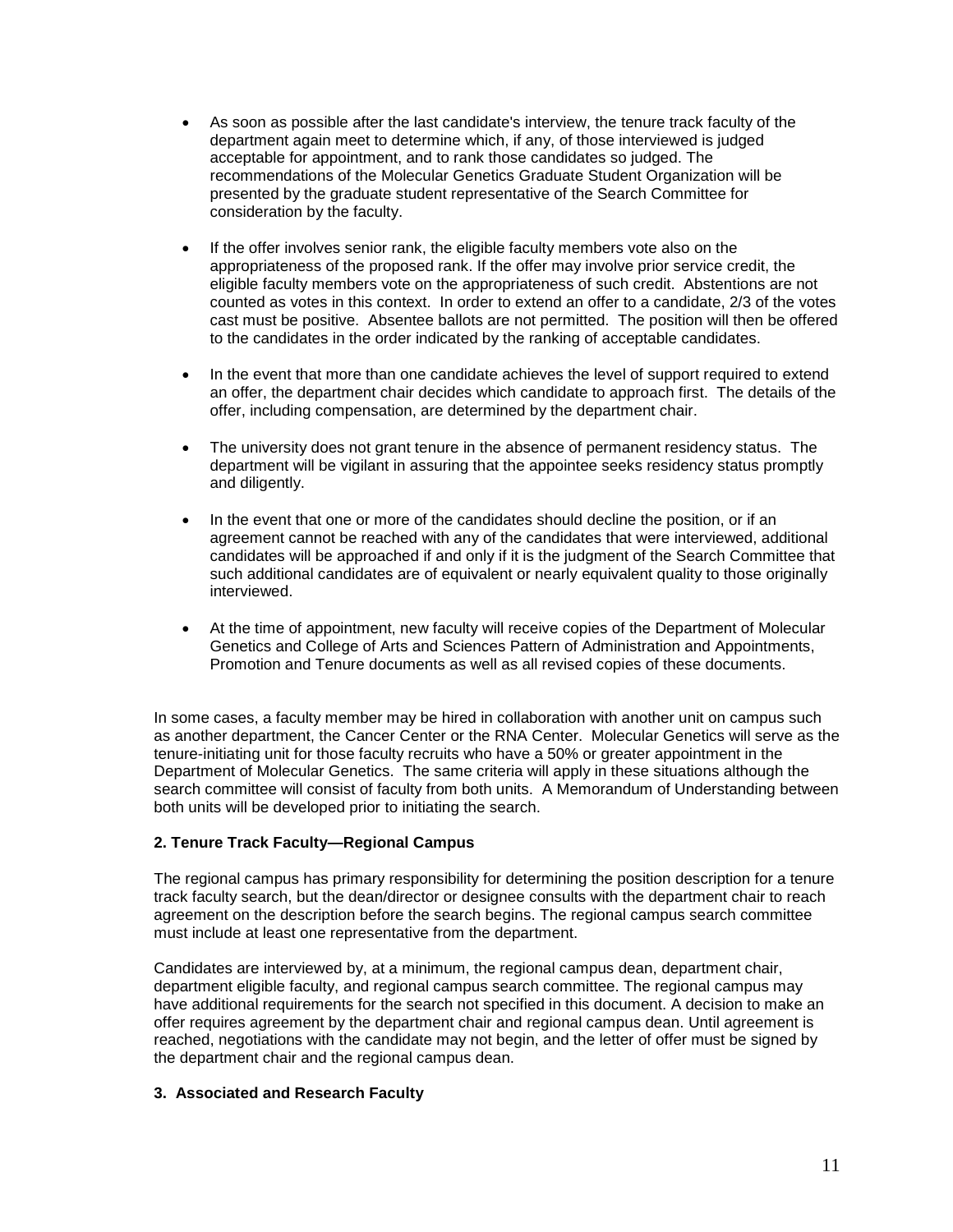The decision to admit an associated faculty member (adjunct assistant, adjunct associate, or adjunct full professor) must be approved by a 2/3 majority of the faculty of the department. Evidence must be provided that the application is made with the full knowledge and support of the applicant's department chair or supervisor, if applicable. The decision to continue the appointment of an associated faculty member will be made by the salaried faculty of the department and will require a 2/3rd majority vote.

The decision to admit a research faculty member (research assistant, research associate, or research full professor) must be approved by a 2/3 majority of the salaried faculty of the department.

### **4. Courtesy Appointments for Tenure Track Faculty**

Any department faculty member may propose a 0% FTE courtesy appointment for a tenure track or research faculty member from another Ohio State department. A proposal that describes the uncompensated academic service to the department justifying the appointment is considered at a regular faculty meeting. Initial appointment as a courtesy faculty member requires a positive vote from at least 2/3 of the regular faculty. Courtesy faculty appointments will be renewed every five years. Renewal of a courtesy appointment requires a positive vote from at least ½ of the regular faculty. Appendix B provides more detailed guidelines concerning courtesy appointments.

### **V. ANNUAL REVIEWS**

The department follows the requirements for annual reviews as set forth in the Office of Academic Affairs Policies and Procedures Handbook: [http://oaa.osu.edu/handbook.html.](http://oaa.osu.edu/handbook.html) The annual reviews of every faculty member are based on:

- (1) expected performance in teaching, research, and service as set forth in the department's Pattern of Administration policy, Section III. Faculty Duties and Responsibilities
- (2) any additional assignments and goals specific to the individual
- (3) progress toward promotion where relevant

The documentation required for the annual performance review of every faculty member is described under MERIT SALARY INCREASES below. This material must be submitted to the department chair at a deadline to be announced each year.

The department chair is required (per Faculty Rule 3335-3-35, https://trustees.osu.edu) to include a reminder in the annual review letter that all faculty have the right (per Faculty Rule 3335-5-04, https://trustees.osu.edu) to view their primary personnel file and to provide written comment on any material therein for inclusion in the file.

### **A. Probationary Tenure Track Faculty**

### **Annual review of probationary faculty members.**

At the time of appointment, probationary faculty members shall be provided with all pertinent documents detailing departmental, college, and university promotion and tenure policies and criteria. If these documents are revised during the probationary period, probationary faculty members shall be provided with copies of the revised documents.

During a probationary period a faculty member shall be reviewed annually in accordance with the policies of the department, college, and university. The annual review will encompass the faculty member's performance in teaching, research, and service as well as evidence of continuing development. The department will use the review process as a means to be supportive and helpful to untenured faculty as well as to candidly and clearly communicate aspects of performance that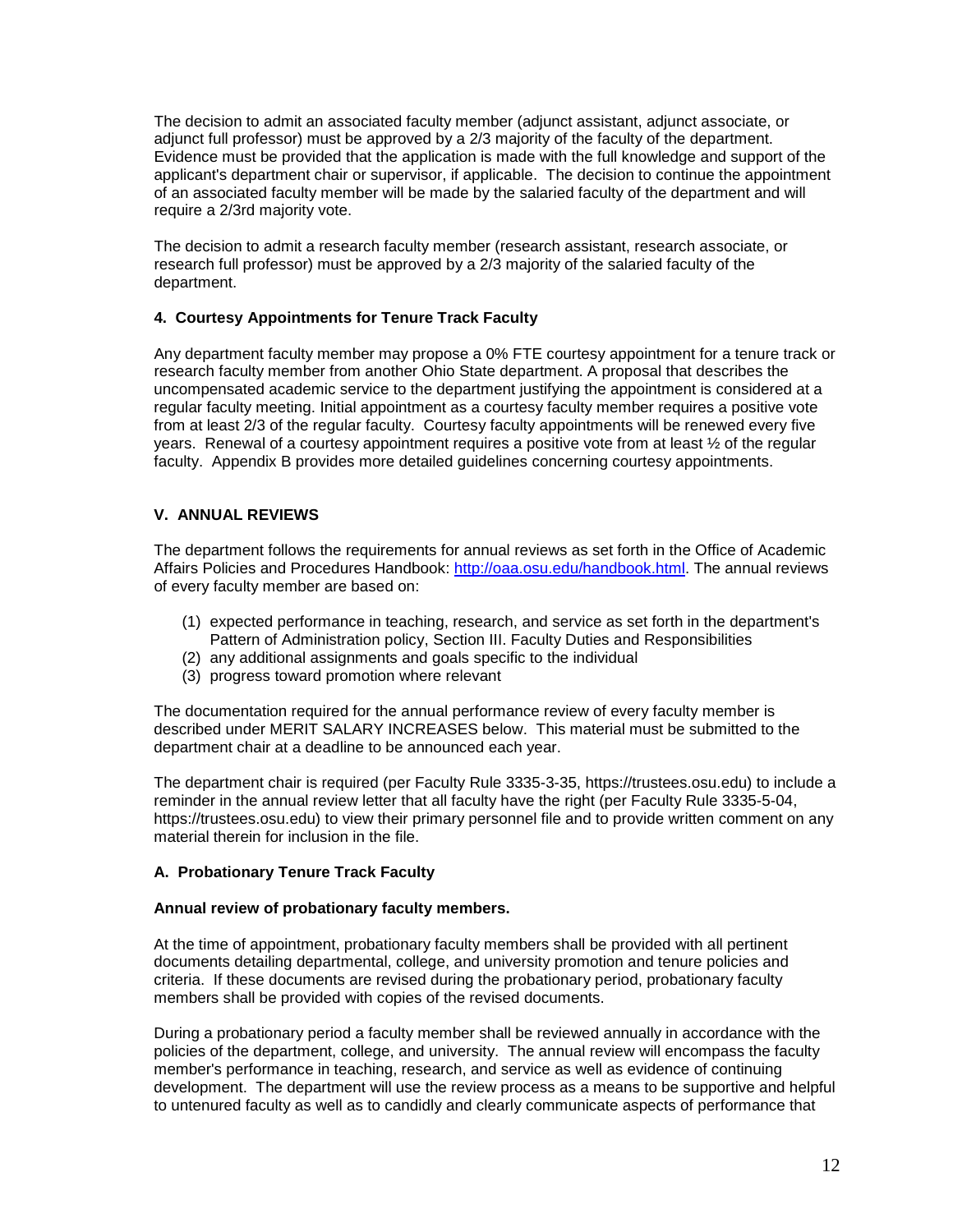need improvement if the candidate is to make acceptable progress. However, if it is apparent that the candidate's likelihood of meeting expectations for promotion and tenure is poor, the appointment of the candidate may not be renewed.

The department chair shall inform probationary faculty members when the annual review will take place and provide a copy of the dossier outline to be completed by the faculty member in reporting accomplishments to date. The department chair conducts an independent assessment; meets face to face with the faculty member to discuss his or her performance and future plans and goals; and prepares a written evaluation on these topics.

The departmental eligible faculty will perform the annual review of all probationary faculty. The promotion and tenure committee will vote (in writing) on continuation of the appointment of each probationary faculty member. A formal report summarizing the results of the evaluation and the outcome of the vote will be prepared by the eligible faculty and provided to the department chair. The chair's decision on reappointment of a probationary faculty member may be contrary to that of the promotion and tenure committee, although the reasons for the contrary decision must be communicated to the committee.

At the completion of the review, the department chair shall provide the faculty member and the divisional dean with a written assessment of the faculty member's performance and professional development. The assessment will include both strengths and weaknesses, as appropriate. Annual review letters will be constructive and candid. When probationary faculty receive their annual review, the department chair shall inform them of their right to review their primary personnel file maintained by their department and to place in that file a response to any evaluation, comment or other material contained in the file. The faculty member shall also be given an opportunity to discuss the results of the annual review with the department chair and with other members of the promotion and tenure committee, as appropriate. All annual review letters shall become a part of a faculty member's dossier for subsequent annual reviews during the probationary period, including the review for promotion and tenure.

If the chair's recommendation is to reappoint the faculty member to another probationary year of service, that recommendation shall be final. A recommendation from the chair not to reappoint the faculty member to another probationary year requires a review that follows fourth year review procedures. The Executive Dean shall make the final decision in the matter.

#### **Regional Campus Faculty**

Annual review of the probationary faculty member is first conducted on the regional campus, with a focus on teaching and service. The review then moves to the department and proceeds as described above. In the event of divergence in performance assessment between the regional campus and the department, the department chair discusses the matter with the regional campus dean/director in an effort to clarify and reconcile the divergence, so that the faculty member receives consistent assessment and advice.

#### **Fourth Year Review**

The fourth year review of probationary faculty shall follow the same process as the review for tenure and promotion at the department and college levels, except that external letters are not solicited. Renewal of the appointment of a probationary assistant professor for the fifth year requires the approval of the dean of the college.

### **Exclusion of time from probationary periods - Faculty Rule 3335-6-03 (D).**

An untenured probationary tenure track faculty member will have time excluded from the probationary period in increments of one year to reflect the care giving responsibilities associated with the birth of a child or adoption of a child under age six. Department chairs or school directors will inform the Office of Academic Affairs within one year of the birth of a child or the adoption of a child under age six of a probationary faculty member unless the exclusion of time is prohibited by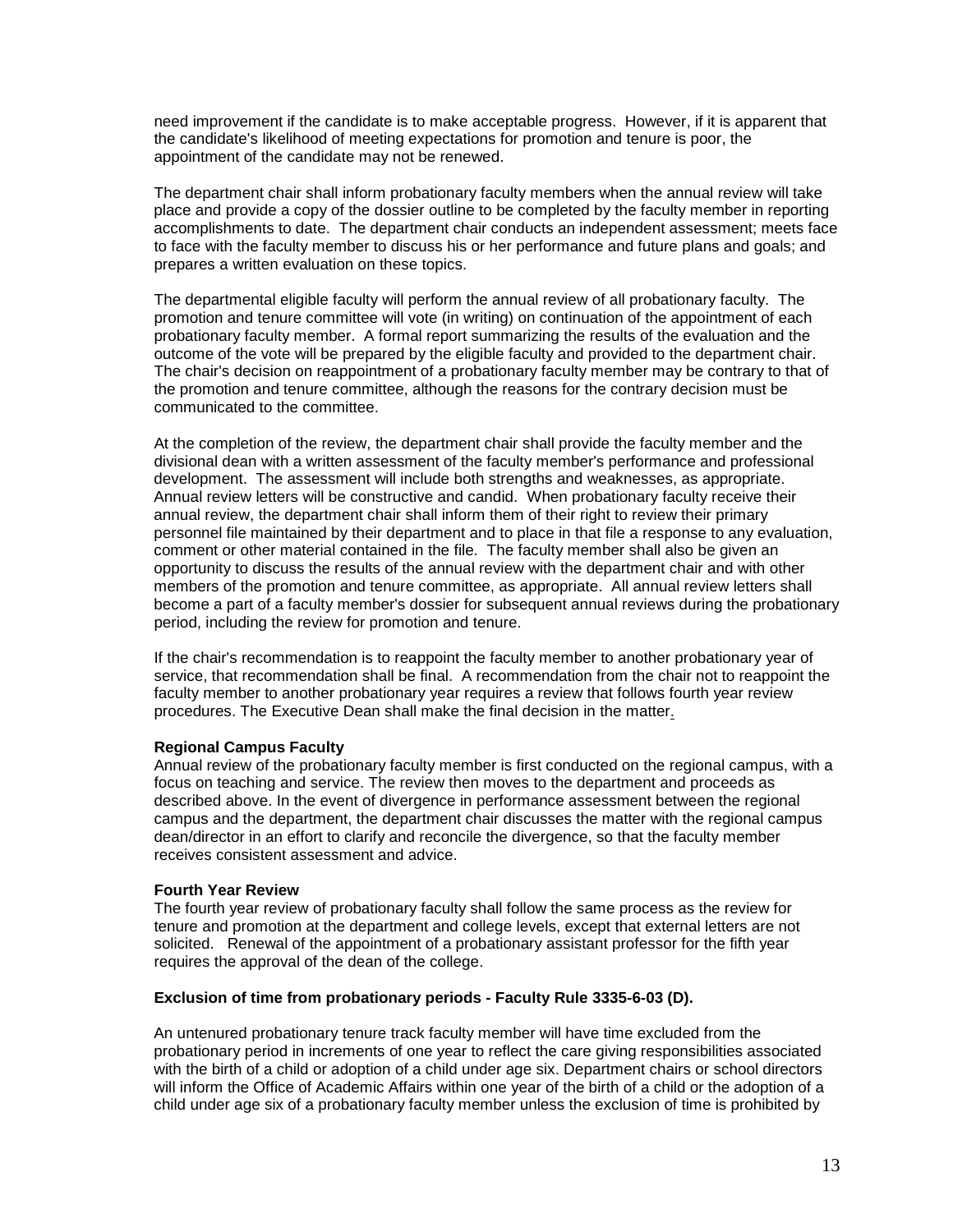paragraph (D)(3) of this rule. The probationary faculty member may choose to decline the one-year exclusion of time from the probationary period granted for the birth or adoption of a child under six years of age by so informing her/his TIU head, dean, and the Office of Academic Affairs in writing before April 1 of the new mandatory review year following granting of the declination. The exclusion of time granted under this provision in no way limits the award of promotion and tenure prior to the mandatory review year (see paragraph (D)(2) of this rule). The maximum amount of time that can be excluded from the probationary period per birth event or adoption of children under age six is one year.

A probationary tenure track faculty member may apply to exclude time from the probationary period in increments of one year because of personal illness, care of a seriously ill or injured person, an unpaid leave of absence, or factors beyond the faculty member's control that hinder the performance of the usual range of duties associated with being a successful university faculty member, i.e., teaching, scholarship, and service. Requests to exclude time from the probationary period made under the terms of this paragraph must be submitted to the chair of the tenure initiating unit. Requests shall be reviewed by the tenure initiating unit promotion and tenure committee which shall advise the tenure initiating unit chair regarding their appropriateness. Such requests require approval by the tenure initiating unit chair, dean, and executive vice president and provost. A request to exclude time from the probationary period for any of these reasons must be made prior to April 1 of the year in which the mandatory review for tenure must occur. The extent to which the event leading to the request was beyond the faculty member's control, the extent to which it interfered with the faculty member's ability to be productive and the faculty member's accomplishments up to the time of the request will be considered in the review of the request.

A request to exclude time from the probationary period for any reason will not be granted after a nonrenewal notice has been issued nor will previously approved requests to exclude time from the probationary period in any way limit the university's right not to renew a probationary appointment.

Except in extraordinary circumstances a maximum of three years can be excluded from the probationary period for any reason or combination of reasons for an instructor, assistant professor or associate professor. Exceptions require the approval of the tenure initiating unit chair, dean, and executive vice president and provost.

Tenure track faculty members will be reviewed annually during their probationary periods regardless of whether time is excluded from that period for any of the above reasons unless their absence from campus during an excluded period makes conduct of such a review impractical.

Additional procedures and guidelines can be found in the Office of Academic Affairs Policies and Procedures Handbook [\(http://oaa.osu.edu/handbook.html\)](http://oaa.osu.edu/handbook.html).

### **B. Tenured Faculty**

Associate and Full Professors are reviewed annually by the department chair. The review process includes a meeting between the department chair and the faculty member. On completion of the review, the department chair prepares a written assessment of the faculty member's performance and future plans and goals. The faculty member may provide written comments on the review.

#### **C. Lecturers**

Senior lecturers and lecturers are reviewed annually by the department chair. The review consists of a written assessment of the lecturer's teaching performance. The lecturer may provide written comments on the review.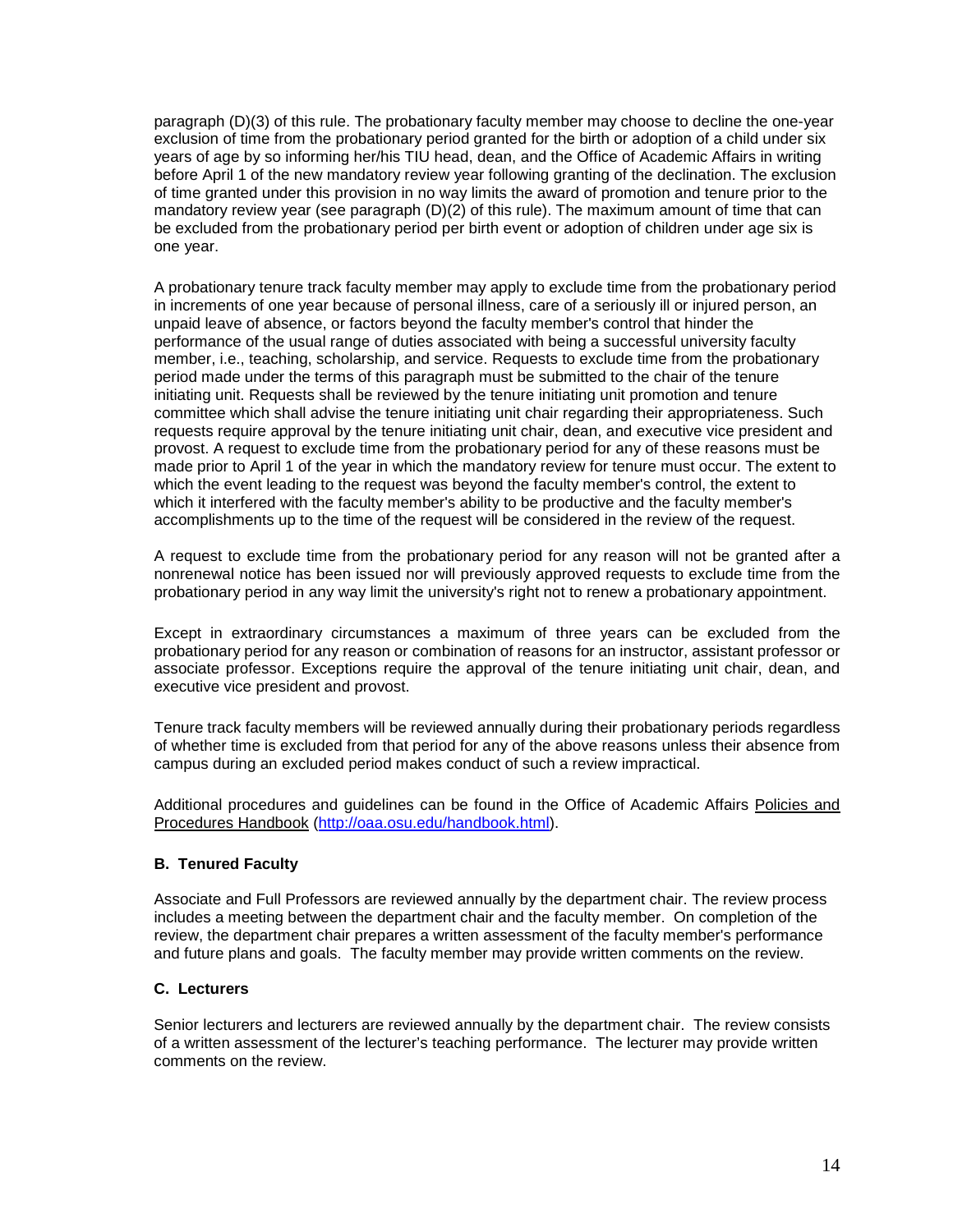### **VI. MERIT SALARY INCREASES AND OTHER REWARDS**

Except when the university dictates any type of across the board salary increase, all funds for annual salary increases are directed toward rewarding meritorious performance and assuring, to the extent possible given financial constraints, that salaries reflect the market and are internally equitable.

On occasion, one-time cash payments or other rewards, such as extra travel funds, are made to recognize non-continuing contributions that justify reward but do not justify permanent salary increases. Such payments/rewards are considered at the time of annual salary recommendations.

Meritorious performance in teaching, research, and service are assessed in accordance with the same criteria that form the basis for promotion decisions. The time frame for assessing performance will be the past 36 months with the greatest weight given to the most recent year and attention to patterns of increasing or declining productivity. Faculty with high quality performance in all three areas of endeavor and a pattern of consistent professional growth will necessarily be favored. Faculty whose performance is unsatisfactory in one or more areas are likely to receive minimal or no salary increases.

The Faculty Activity Report (FAR) is the primary source of information used by the department's chair for determining merit salary increases. All members of the Molecular Genetics faculty, including probationary, tenured, associated, and courtesy, are required to file a FAR. For probationary faculty the OAA approved electronic vita is also required. A copy of this report is maintained in the department office and a copy is sent to the college office. The FAR prepared by each associated and courtesy faculty member will be used as an important source of information when renewals of these appointments are considered by the department. The time period covered by the documentation is the previous calendar year.

Merit salary increases will be jeopardized for those faculty who submit documentation insufficient to permit the department's chair to make an informed evaluation of their performance. Thus, careful and accurate documentation of a faculty member's activities in the areas of teaching, research, and service is essential. Faculty who fail to submit the required documentation for an annual review at the required time will receive no salary increase in the year for which documentation was not provided, except in extenuating circumstances, and may not expect to recoup the foregone raise at a later time. Recommendations for merit salary increases are made by the chair of the department based on a faculty member's contributions in the areas of teaching, research, and service. The available funds will be distributed among faculty in a manner that recognizes accomplishments during the last year but which also seeks to assure that differences in salary levels among faculty are equitable and clearly based on longer term differences in accomplishments. To achieve this goal necessarily means that last year's performance cannot be the sole determinant of salary increase recommendations. As such, the time frame for assessment will be the past 36 months, with attention to patterns of increasing or declining productivity. In addition, the broad range of base salary levels within a given department may also mean that the focus of attention in making recommendations for salary increases may be based on absolute dollar increases (and resulting salary levels) rather than solely on percentage increases.

The department's workload policy (Pattern of Administration Section IV. Faculty Duties and Responsibilities) summarizes the acceptable minimal levels of effort in these areas. A faculty member who fails to meet the minimal expectations in all three areas will receive no merit salary increase; faculty who continually exceed these expectations will receive above average salary increases. It is recognized that each faculty member may contribute to each of the department's missions in different ways, and that his/her contribution in each of the areas may vary over time. Thus, the chair will weigh these factors and determine the recommendation for each faculty member's raise accordingly.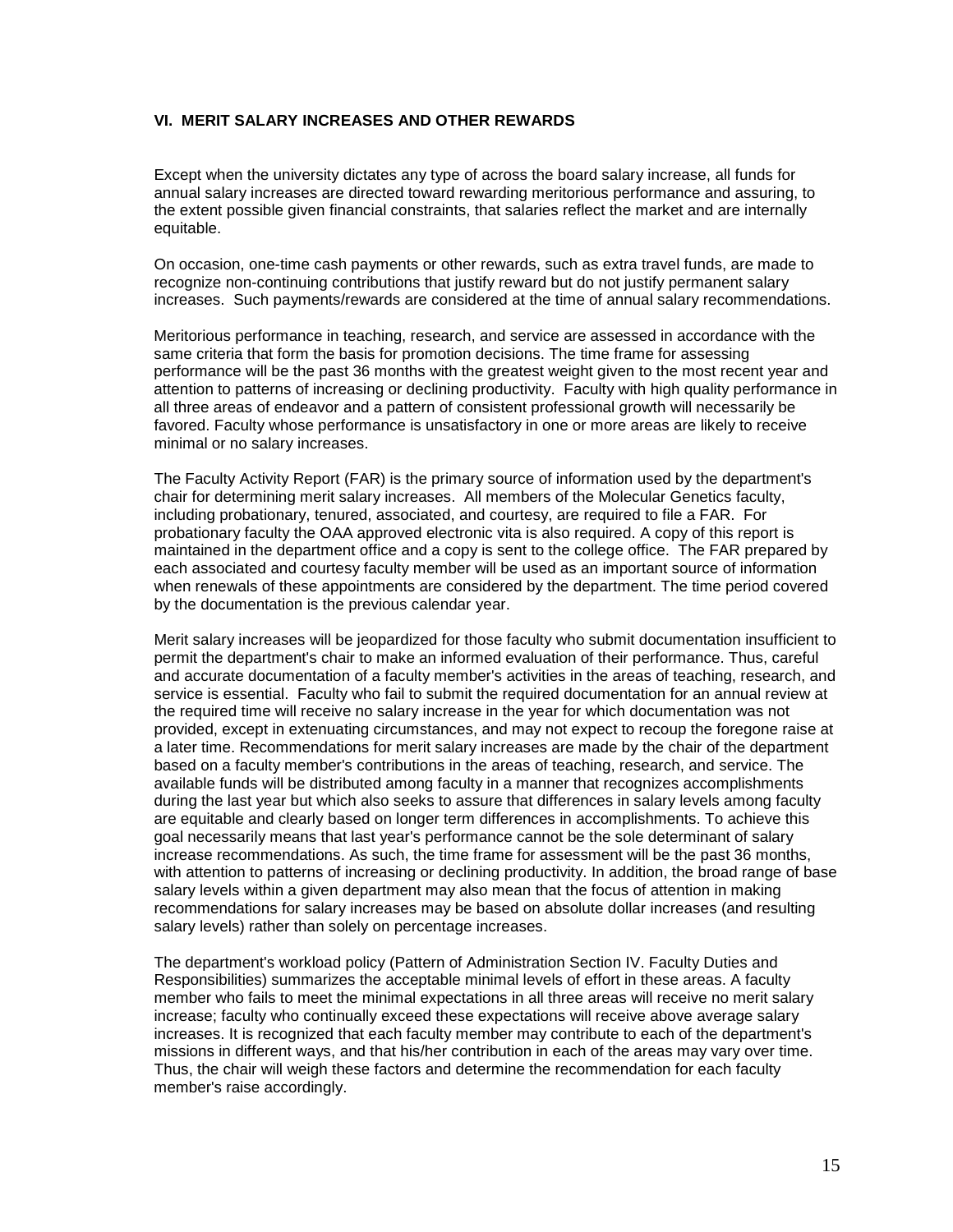### **A. Criteria**

Annual merit salary increases will be awarded based on performance in research, teaching and service as well as the appropriateness of salary level to the individual's overall record. The time frame considered will be the past 36 months with the greatest emphasis on the past 12 months. The faculty member's performance review may be tied to specific goals agreed upon at the beginning of the previous review. Individual contribution to research, teaching and service might be weighted differently according to such agreed upon goals.

The department chair recommends annual salary increases and other performance rewards to the divisional dean who may modify these recommendations. Salary increases are formulated in accordance with the current funding model of the college, with the goal of distributing available funds in a manner that achieves the optimal distribution of salaries. As a general approach to formulating salary recommendations, the department chair divides faculty into at least four groups based on continuing productivity (high, average, low, and unsatisfactory) and considers market and internal equity issues as appropriate.

Faculty members who wish to discuss dissatisfaction with their salary increase with the department chair should be prepared to explain how their salary (rather than the increase) is inappropriately low, since increases are solely a means to the end of an optimal distribution of salaries.

### **B. Procedures and Documentation**

Each faculty member in the Department of Molecular Genetics, as a member of the Division of Natural and Mathematical Sciences (NMS) and the College of Arts and Sciences (ASC), is required to complete and submit an annual Faculty Activity Report. This report is included in an annual evaluation of the faculty member's activities and progress submitted to the Divisional Dean of the Division of Natural and Mathematical Sciences (NMS) and the Executive Dean of the College of Arts and Sciences (ASC) by the chair of the Department of Molecular Genetics. Faculty members may also supply additional documentation of their activities for evaluation in merit increase determinations. Merit increases are based on documented contributions in the areas of teaching, research and service. Merit increases may be denied to faculty who fail to submit the Faculty Activity Report or who submit documentation insufficient to permit an informed evaluation of their performance. Faculty members are encouraged to discuss their performance and activities with the chair of the department to ensure that all appropriate activities and accomplishments are considered.

### **VII. PROMOTION AND TENURE AND PROMOTION REVIEWS**

### **A. Criteria**

#### **1. Promotion to Rank of Associate Professor with Tenure**

Faculty Rule 3335-6-02 (https://trustees.osu.edu/university/facultyrules) provides the following context for promotion and tenure and promotion reviews:

*In evaluating the candidate's qualifications in teaching, scholarship, and service, reasonable flexibility shall be exercised, balancing, where the case requires, heavier commitments and responsibilities in one area against lighter commitments and responsibilities in another. In addition, as the university enters new fields of endeavor, including interdisciplinary endeavors, and places new emphases on its continuing activities, instances will arise in which the proper work of faculty members may depart from established academic patterns. In such cases care must be taken to apply the criteria with sufficient flexibility. In all instances superior intellectual attainment, in accordance with the criteria set forth in these rules, is an essential qualification for promotion to*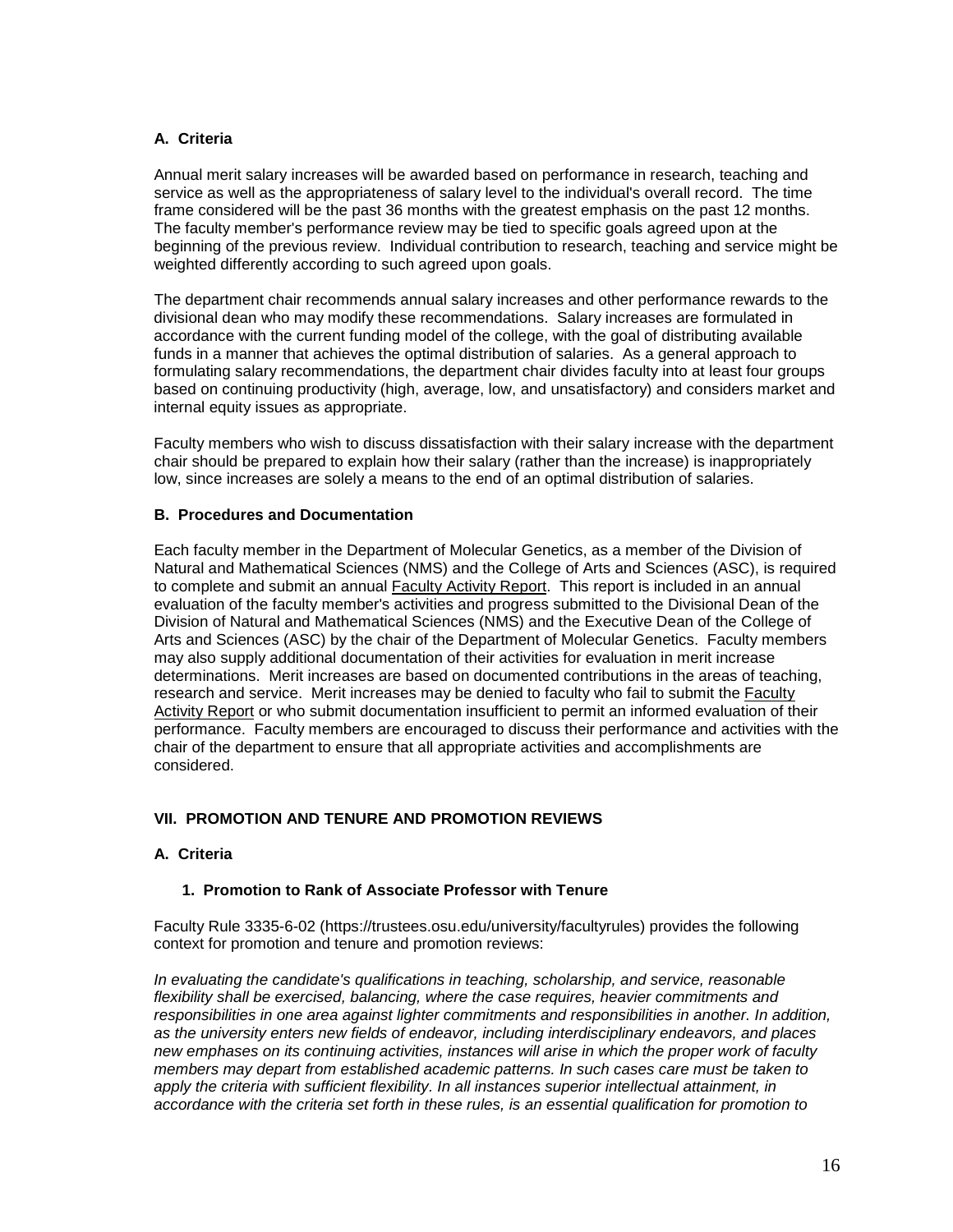*tenured positions. Clearly, insistence upon this standard for continuing members of the faculty is necessary for maintenance and enhancement of the quality of the university as an institution dedicated to the discovery and transmission of knowledge.*

Tenure is not awarded below the rank of associate professor at The Ohio State University. The award of tenure is a commitment of lifetime employment. It is therefore essential to evaluate and judge the probability that faculty, once tenured, will continue to develop professionally and contribute to the department's academic mission at a high level for the duration of their time at the university.

Every candidate is held to a high standard of excellence in all aspects of performance. Accepting weakness in any aspect of performance in making a tenure decision is tantamount to deliberately handicapping the department's ability to perform and to progress academically. Excellence in teaching, scholarship, and service are moreover defined to include professional ethical conduct in each area of responsibility, consistent with the American Association of University Professors' Statement on Professional Ethics

[\(http://www.aaup.org/AAUP/pubsres/policydocs/contents/statementonprofessionalethics.htm\)](http://www.aaup.org/AAUP/pubsres/policydocs/contents/statementonprofessionalethics.htm).

The contributions of probationary faculty members in the areas of teaching, research, and service will be considered during the tenure review process. In particular, the eligible faculty will scrutinize the candidate's dossier for evidence of a pattern of consistent and sustained performance during the probationary period that suggests that the candidate has developed and will continue to develop professionally. During their deliberations the members of the eligible faculty will recognize that each faculty member can contribute to each of the department's missions in different ways, and that a candidate should be held to the highest standards of excellence in the area or areas that are central to his/her responsibilities. For instance, OSU regional campus faculty have far greater teaching responsibilities than main campus faculty and this difference will be considered during promotion and tenure deliberations.

Teaching: All probationary faculty are expected to contribute to the full range of departmental teaching activities, including formal undergraduate courses, graduate courses and seminars, and individualized teaching. The faculty member's teaching will be assessed by a combination of student and peer review, such as the quantitative measure of Student Evaluation of Instruction, qualitative written feedback from students, and written reviews of teaching by other faculty members. The teaching must be demonstrably strong (or, at the least, consistently improving) quality. High quality training of graduate students is also an important component of teaching activities. An outstanding research program will not substitute for substandard teaching performances in the final review for promotion and tenure.

Research: All faculty members are expected to develop a productive, high quality program of research scholarship. The contributions of a probationary faculty member in this area will be based on his/her record in: (1) applying for and success in obtaining extramural funding; (2) publications and presentations of original research data; and (3) other activities indicative of a research program of recognized excellence. In addition, a high degree of ethics must be demonstrated in the conduct of research, including but not limited to full and timely adherence to all regulations relevant to the research program, and ethical treatment of graduate students, postdoctoral fellows, and collaborators.

The evaluation of extramural funding is based primarily on the evidence of effort by the faculty member in garnering such funding and maintaining such funding once it is received. Applications for extramural funding by faculty members to governmental agencies or private foundations are expected. Faculty members with projects that are especially difficult to fund must consider applying to several funding sources, if appropriate. Successful applications for extramural funding, which have been critiqued by external reviewers, indicate original and potentially productive research ideas. Successful applications are, therefore, weighted more heavily in favor of candidates for promotion or tenure. Continued failure to obtain extramural funding will jeopardize a faculty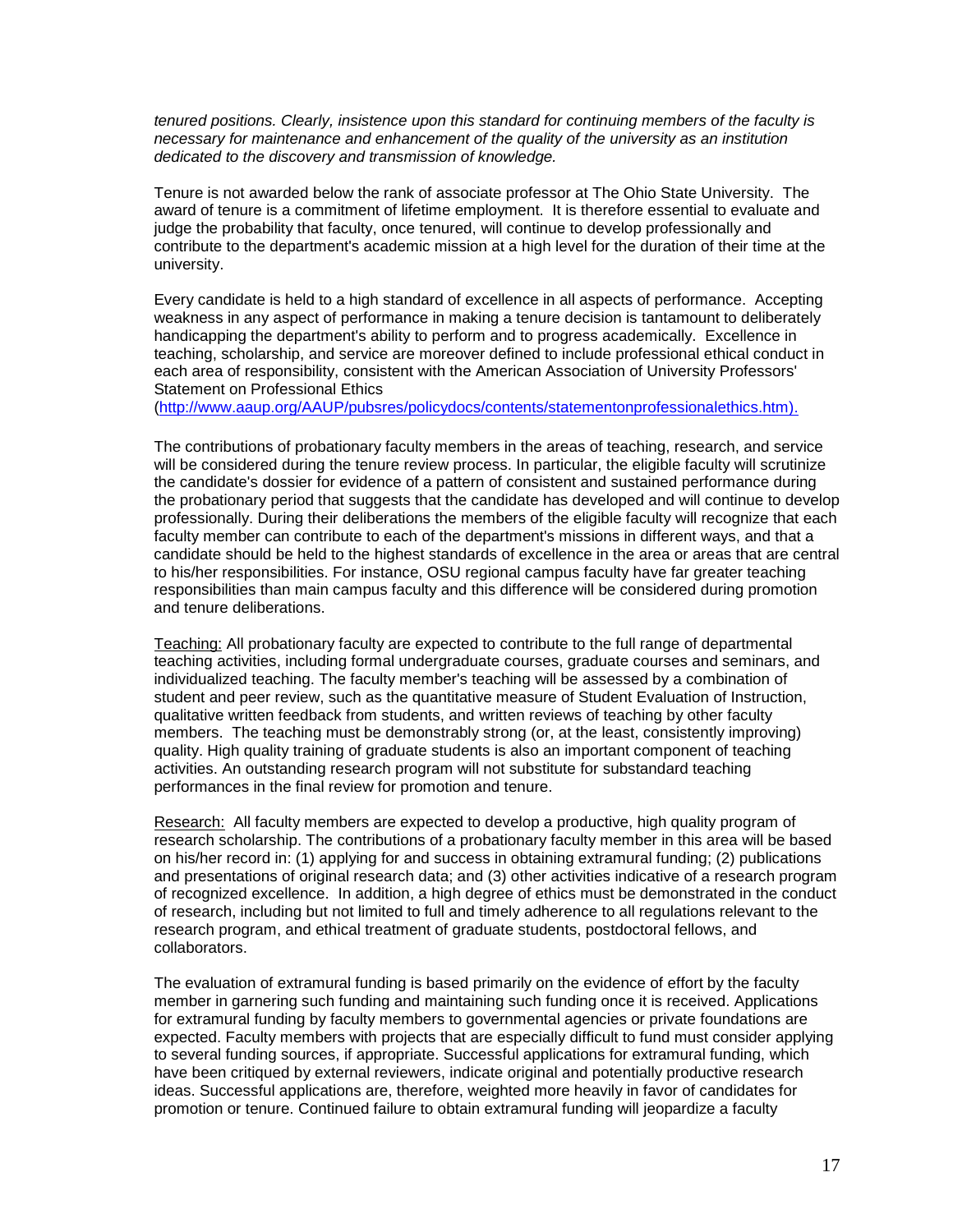member's chances for promotion or tenure. In a time of decreasing availability of extramural funds, all sources of potential funds must be explored. Engagement with business entrepreneurship, including (but not limited to) invention disclosures, patents, corporate licensing, startup companies, and other business activities, is also valued.

The evaluation of a faculty member's publications is based primarily on the frequency of publication and their place of publication or other indicators of quality of work. Major publications (as opposed to "notes") in refereed, high quality journals, reporting the results of original research are expected. Articles published in journals of the faculty member's primary field of interest with critical peer review and high editorial standards are weighted more heavily than articles published in less demanding journals. Articles in which the faculty member is senior or sole author are weighed more heavily. Technical reports, final project reports for grants, and published or unpublished abstracts are of relatively low value in supporting a promotion and tenure recommendation. It is realized that a probationary faculty member may publish papers resulting from research done before his/her arrival at the univeristy. However, it is expected that by the time of their fourth year review probationary faculty will have published papers resulting from research done entirely since his/her appointment to the tenure track faculty; these latter publications are considered essential in demonstrating the development of a productive and independent research program.

Additional venues for presentation of research data are scientific meetings at the state, regional, national and international levels. Attendance and presentations at meetings is essential for the development and maintenance of a productive, up-to-date research program and, therefore, are necessary for promotion and tenure. However, presentations, whether or not by invitation, do not substitute for refereed publications in scientific journals.

Other activities of faculty members are indicative of a well established, productive and sustained research program, and the faculty member's status in his/her field of research. Such activities include, but are not limited to, (1) authorship of review articles, monographs, or book chapters, especially by invitation, (2) the ability to attract and support postdoctoral fellows, (3) authoring or editing books, (4) presentations of research at invited symposia or seminars, and (5) generation of intellectual property such as invention disclosures, licensing agreements, and patents. These and related activities provide additional support for tenure and promotion recommendations.

Collaborative and multidisciplinary work is valued by the department. However, it is incumbent on the candidate for promotion to clearly delineate his or her specific and relative intellectual contributions to a paper, grant, or patent.

Service: Service includes a mixture of professional activities that can be placed in three categories: university service, professional service, and public service. University service encompasses administration of academic units, programs, or facilities, membership on department, college or university committees, and undergraduate student advising. This work is essential for the maintenance and development of the university, and all faculty members in the Department of Molecular Genetics are expected to contribute. Professional service includes membership on executive or editorial boards and special committees of professional societies, reviewing manuscripts submitted for publication or proposals submitted to funding agencies, service on grant panels, and organizing seminars and symposia. These activities provide an avenue for career development complementary to research endeavors, and increase the stature of the department, the college, and The Ohio State University in academic and scientific communities. Public service involves assistance or advice given to individuals or groups outside of academic or professional circles that requires application of special skills or expertise in biological sciences. Membership in civic or religious organizations does not qualify in this regard.

Service is an important mission of The Ohio State University and all faculty are expected to make a contribution. However, for purposes of promotion and tenure, service is less important than teaching and research. Service activities enhance an individual's record, but they cannot substitute for weak performances in teaching or research.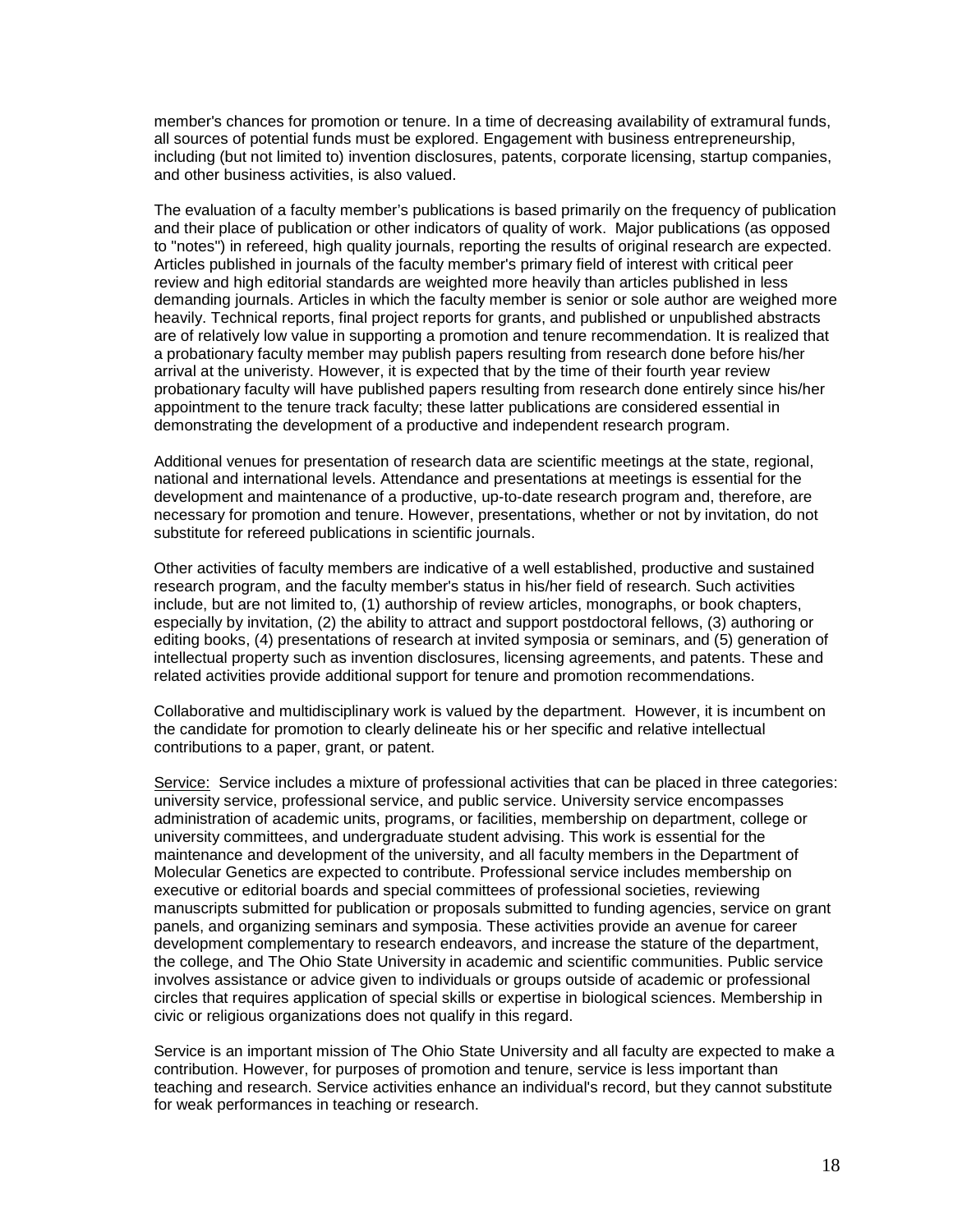### **2. Promotion to Rank of Professor**

Promotion to the rank of Professor shall be based on convincing evidence that the faculty member has a sustained record of excellence in teaching; has produced a high impact of work that is recognized nationally or internationally; and has demonstrated leadership in administrative/professional service. However, in accordance with the College of Arts and Sciences policies, the department also recognizes that a career may consist of various phases in which a concentration on scholarly activity, teaching, or administrative/professional service creates a composite professional life. Where a candidate has made truly extraordinary contributions in the areas of teaching or service, that record may warrant promotion in combination with a less extensive, though excellent record of continued productivity in scholarship. Teaching excellence will be assessed by a combination of student and peer review, such as the quantitative measure of Student Evaluation of Instruction, qualitative written feedback from students, and written reviews of teaching by other faculty members. The teaching must be consistently strong. Evidence of a significant body of scholarship will be based upon the track record of extramural grant funding, publications in high quality journals, invitations to present research results at meetings and/or other academic units, and evaluation letters by experts in the field. Leadership in service will be evaluated by activities in departmental, college, university and professional services as described for promotion of probationary faculty to tenure.

### **3. Regional Campus Faculty**

The primary function of the regional campuses is to provide high-quality undergraduate instruction and to serve the academic needs of their communities. With this consideration in mind, in evaluating regional campus faculty for promotion and tenure or promotion, the department will give greater emphasis to the quality of teaching and service relative to scholarship. Recognizing that the character and quantity of scholarship by regional campus faculty may differ from that of Columbus campus faculty, due to the weight of other responsibilities and lack of access to comparable resources, the department nevertheless expects regional campus faculty to establish a program of high-quality scholarly activity.

### **4. Associated and Courtesy Faculty**

Associated faculty with professorial or adjunct titles cannot attain tenure, but they can be promoted in rank. The criteria for the promotion of a courtesy faculty member are made at the same rank as the faculty member's tenure-initiating unit. The faculty member has to meet the criteria for promotion in their home unit. Molecular Genetics may assess whether the individual's contributions to the department warrant continuing the appointment.

### **B. Procedures For Promotion and Tenure Reviews**

The department's procedures for promotion and tenure and promotion reviews are fully consistent with those set forth in Faculty Rule 3335-6-04 [\(https://trustees.osu.edu\)](https://trustees.osu.edu/) and the Office of Academic Affairs annually updated procedural guidelines for promotion and tenure reviews [https://oaa.osu.edu/assets/files/policies-procedures-handbook/3HBPT.pdf.](https://oaa.osu.edu/assets/files/policies-procedures-handbook/3HBPT.pdf) The following sections, which state the responsibilities of each party to the review process, apply to all faculty appointments in the department. Appendix A provides a useful timeline and summary.

### **1 Candidate Responsibilities**

The responsibilities of the candidate are as follows: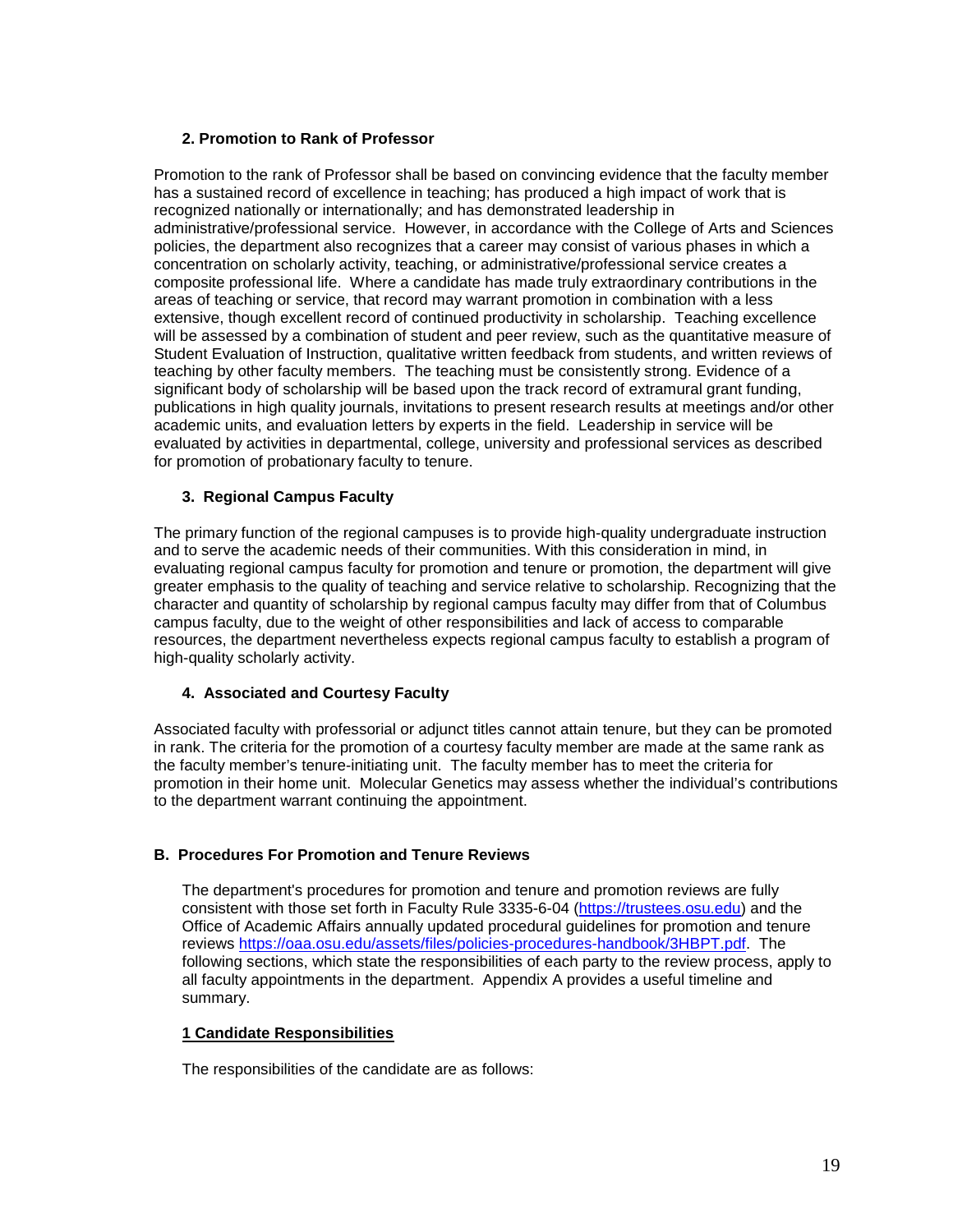- To submit a complete, accurate dossier fully consistent with Office of Academic Affairs guidelines. Candidates should not sign the Office of Academic Affairs Candidate Checklist without ascertaining that they have fully met the requirements set forth in the Office of Academic Affairs core dossier outline including, but not limited to, those highlighted on the checklist.
- To submit a copy of the department's APT Document that was in effect at the time of the candidate's hire or when the candidate was last promoted, whichever is more recent, if s/he wishes to be reviewed under that document's criteria and procedures. This must be submitted when the dossier is submitted to the department.
- To review the list of potential external evaluators developed by the department chair and the Promotion and Tenure Committee. The candidate may add no more than three additional names, but is not required to do so. The candidate may request the removal of no more than two names, providing the reasons for the request. The department chair decides whether removal is justified. (Also see External Evaluations below.)
- All faculty under consideration for promotion in the Department of Molecular Genetics are required to present a departmental seminar on their research program prior to the Promotion and Tenure Committee review. The faculty member should check with the Departmental Seminar Committee well in advance for scheduling this seminar.

### **2 Promotion and Tenure Committee Responsibilities**

The responsibilities of the Promotion and Tenure Committee are as follows:

- To review this document annually and to recommend proposed revisions to the faculty.
- To consider annually, in spring semester, requests from faculty members seeking a nonmandatory review in the following academic year and to decide whether it is appropriate for such a review to take place. Only professors on the committee may consider promotion review requests to the rank of professor. A two-thirds majority of those eligible to vote on a request must vote affirmatively for the review to proceed.
	- o The committee bases its decision on assessment of the record as presented in the faculty member's CV and on a determination of the availability of all required documentation for a full review (student and peer evaluations of teaching). Lack of the required documentation is necessary and sufficient grounds on which to deny a nonmandatory review.
	- $\circ$  A tenured faculty member may only be denied a formal promotion review under Faculty Rule [3335-6-04](https://trustees.osu.edu/rules/university-rules/chapter-3335-6-rules-of-the-university-faculty-concerning-faculty-appointments-reappointments-promotion-and-tenure.html) for one year. If the denial is based on lack of required documentation and the faculty member insists that the review go forward in the following year despite incomplete documentation, the individual should be advised that such a review is unlikely to be successful.
	- o Consistent with Office of Academic Affairs policy, only faculty members who are citizens or permanent residents of the United States may be considered for non-mandatory tenure review. The committee must confirm with the department chair that an untenured faculty member seeking non-mandatory tenure review is a U.S. citizen or permanent resident (has a "green card"). Faculty members not eligible for tenure due to lack of citizenship or permanent residency are moreover not considered for promotion by this department.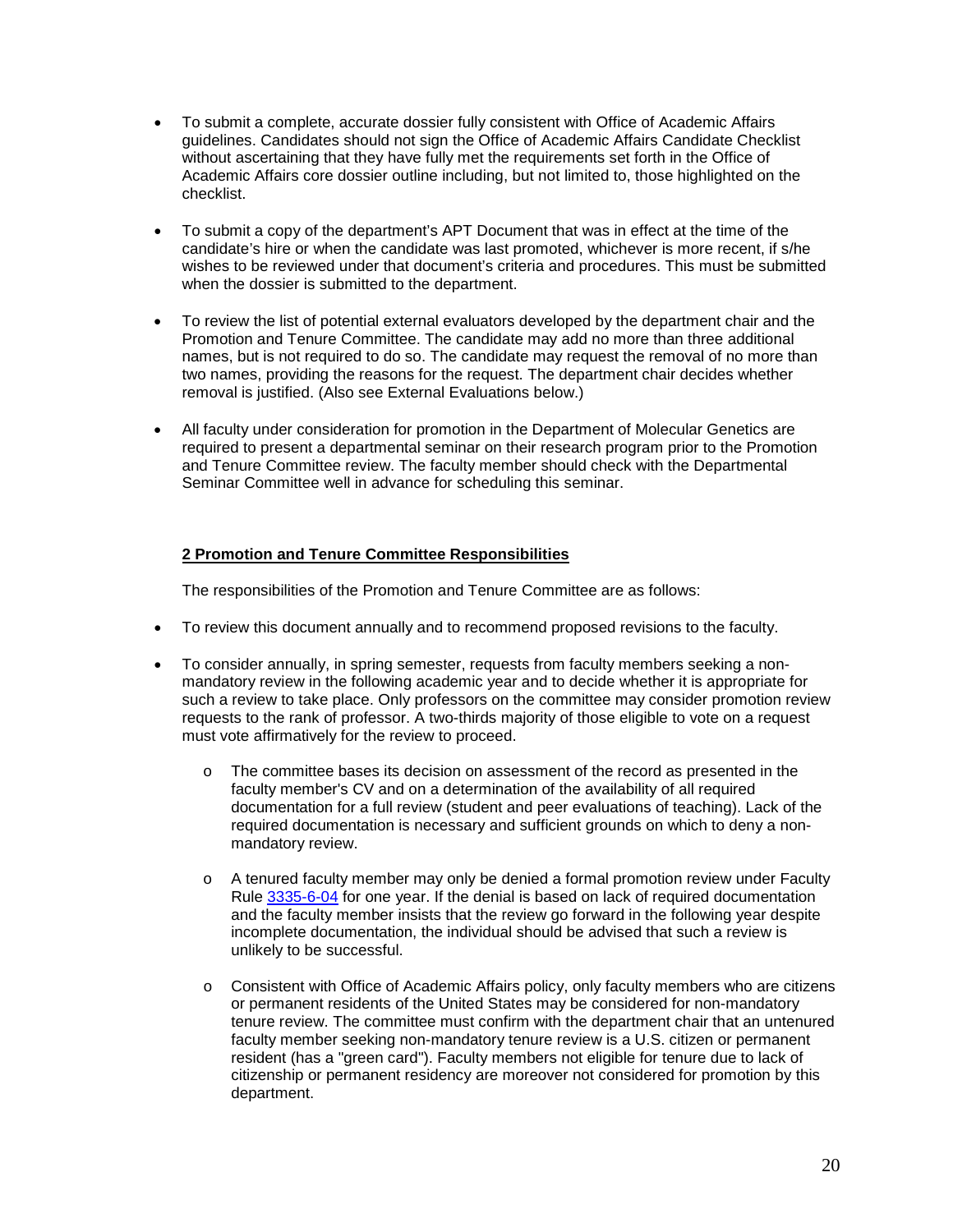- o A decision by the committee to permit a review to take place in no way commits the eligible faculty, the department chair, or any other party to the review to making a positive recommendation during the review itself.
- Annually, in late spring through early autumn semester, to provide administrative support for the promotion and tenure review process as described below.
	- o **Late Spring:** Select from among its members a Procedures Oversight Designee who will serve in this role for the following year. The Procedures Oversight Designee cannot be the same individual who chairs the committee. The Procedures Oversight Designee's responsibilities are described in the Office of Academic Affairs annual procedural guidelines.
	- o **Late Spring**: Suggest names of external evaluators to the department chair.
	- o **Early Autumn:** Review candidates' dossiers for completeness, accuracy (including citations), and consistency with Office of Academic Affairs requirements; and work with candidates to assure that needed revisions are made in the dossier before the formal review process begins.
	- o Meet with each candidate for clarification as necessary and to provide the candidate an opportunity to comment on his or her dossier. This meeting is not an occasion to debate the candidate's record.
	- o Draft an analysis of the candidate's performance in teaching, scholarship and service to provide to the full eligible faculty with the dossier; and seek to clarify any inconsistent evidence in the case, where possible. The committee neither votes on cases nor takes a position in presenting its analysis of the record.
	- o Revise the draft analysis of each case following the faculty meeting, to include the faculty vote and a summary of the faculty perspectives expressed during the meeting; and forward the completed written evaluation and recommendation to the department chair.
	- o Provide a written response, on behalf of the eligible faculty, to any candidate comments that warrant response, for inclusion in the dossier.
	- o Provide a written evaluation and recommendation to the department chair in the case of joint appointees whose tenure-initiating unit is another department. The full eligible faculty does not vote on these cases since the department's recommendation must be provided to the other tenure-initiating unit substantially earlier than the committee begins meeting on this department's cases.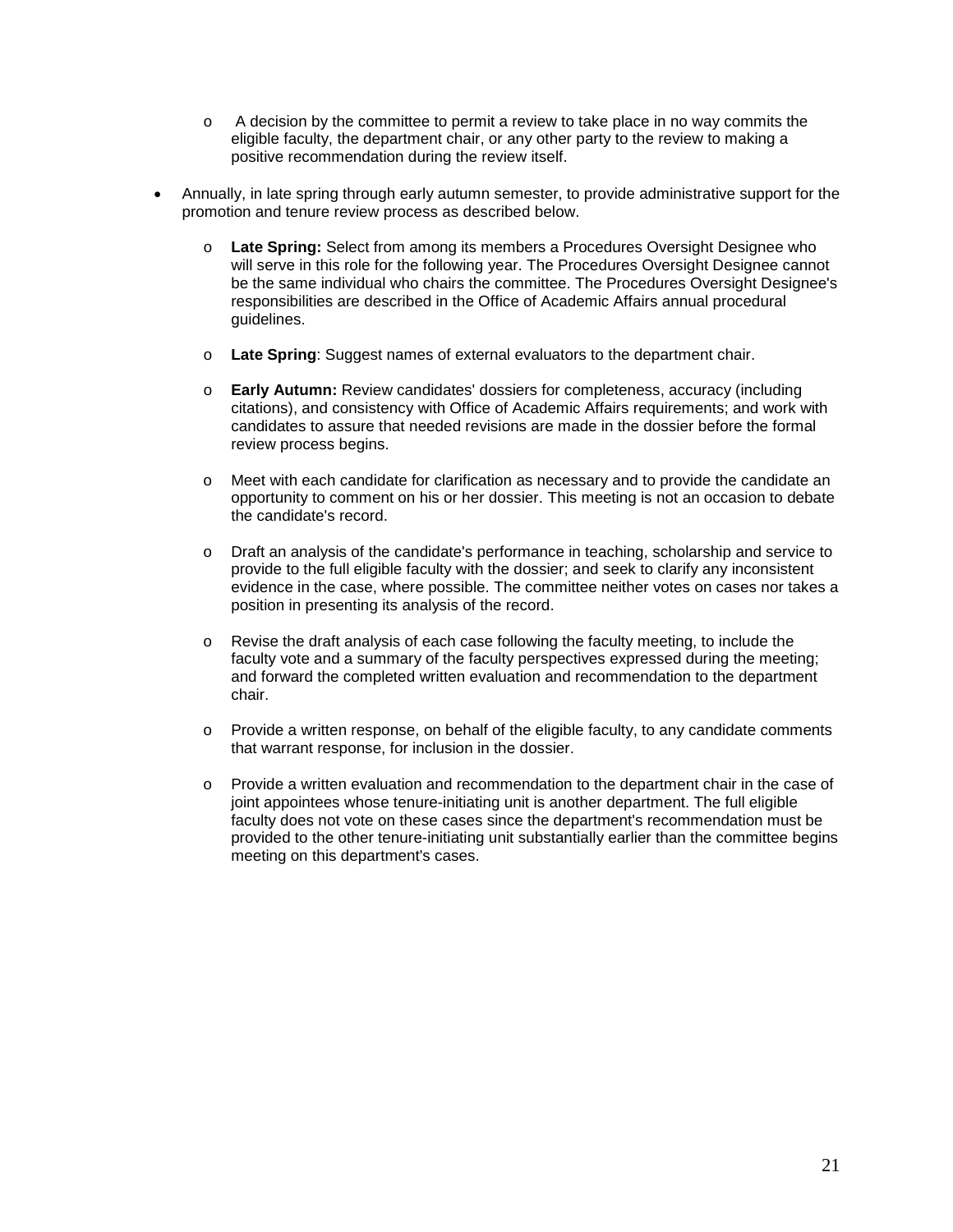### **3 Eligible Faculty Responsibilities**

The responsibilities of the members of the eligible faculty are as follows:

- To review thoroughly and objectively every candidate's dossier in advance of the meeting at which the candidate's case will be discussed.
- To attend all eligible faculty meetings except when circumstances beyond one's control prevent attendance; to participate in discussion of every case; and to vote.

#### **4 Department Chair Responsibilities**

The responsibilities of the department chair are as follows:

- Where relevant, to verify the prospective candidate's residency status. Faculty members who are neither citizens nor permanent residents of the United States may not undergo a nonmandatory review for tenure, and tenure will not be awarded as the result of a mandatory review until permanent residency status is established. Faculty members not eligible for tenure due to lack of citizenship or permanent residency are moreover not considered for promotion by this department.
- **Late Spring Semester**: To solicit external evaluations from a list including names suggested by the Promotion and Tenure Committee, the chair and the candidate. (Also see External Evaluations below.)
- To make adequate copies of each candidate's dossier available in an accessible place for review by the eligible faculty at least two weeks before the meeting at which specific cases are to be discussed and voted.
- To remove any member of the eligible faculty from the review of a candidate when the member has a conflict of interest but does not voluntarily withdraw from the review.
- To attend the meetings of the eligible faculty at which promotion and tenure matters are discussed and respond to questions raised during the meeting.
- **Mid-Autumn Semester:** To provide an independent written evaluation and recommendation for each candidate, following receipt of the eligible faculty's completed evaluation and recommendation.
- To meet with the eligible faculty to explain any recommendations contrary to the recommendation of the committee.
- To inform each candidate in writing after completion of the department review process:
	- o of the recommendations by the eligible faculty and department chair
	- $\circ$  of the availability for review of the written evaluations by the eligible faculty and department chair
	- $\circ$  of the opportunity to submit written comments on the above material, within ten days from receipt of the letter from the department chair, for inclusion in the dossier. The letter is accompanied by a form that the candidate returns to the department chair, indicating whether or not he or she expects to submit comments.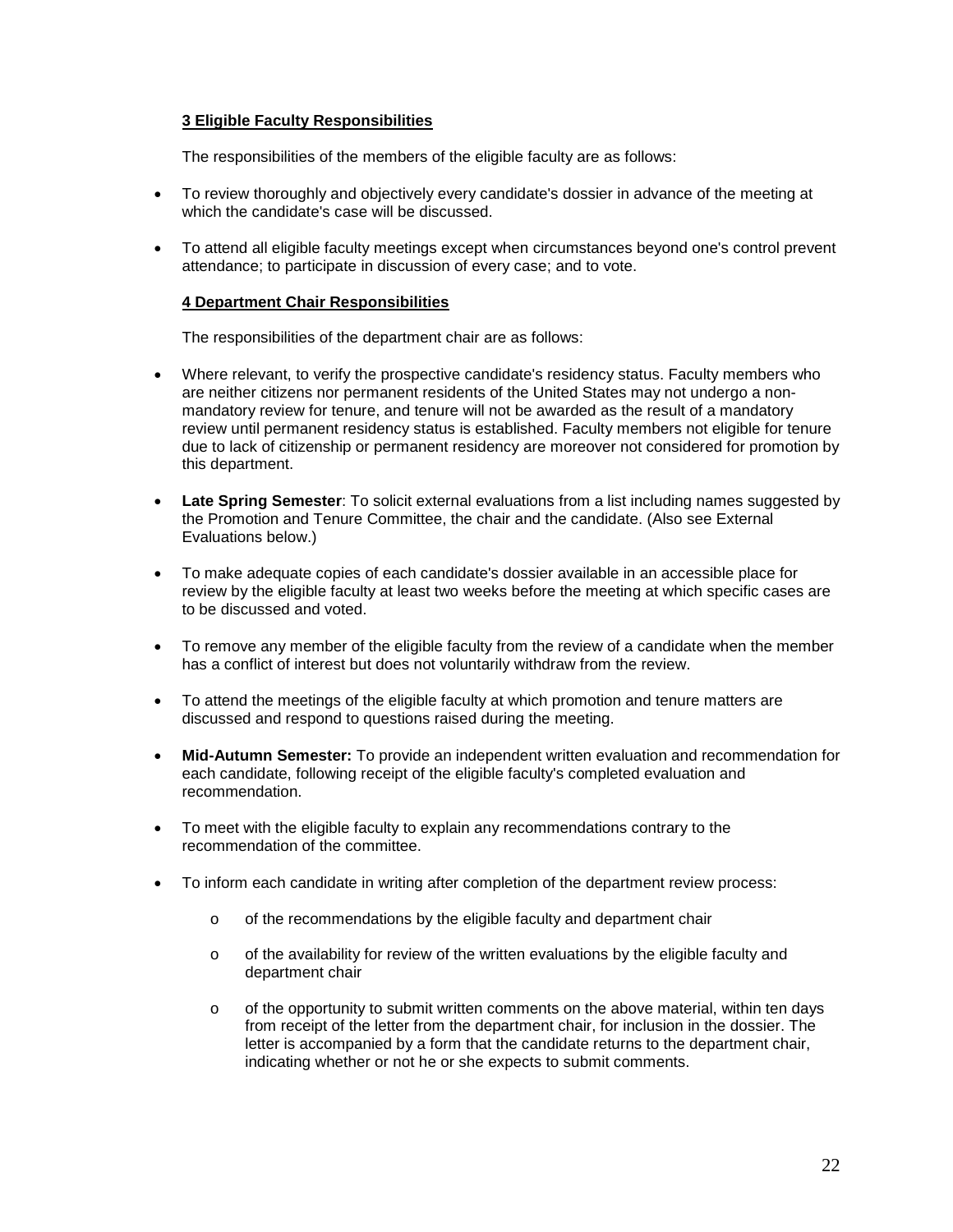- To provide a written response to any candidate comments that warrant response for inclusion in the dossier.
- To forward the completed dossier to the college office by that office's deadline, except in the case of associated faculty for whom the department chair recommends against promotion. A negative recommendation by the department chair is final in such cases.
- To receive the Promotion and Tenure Committee's written evaluation and recommendation of candidates who are joint appointees from other tenure-initiating units, and to forward this material, along with the department chair's independent written evaluation and recommendation, to the department chair of the other tenure-initiating unit by the date requested.

#### **5 Procedures for Regional Campus Faculty**

Regional campus faculty are first reviewed by the regional campus faculty according to the process established on that campus and then by the regional campus dean/director. The regional campus review focuses on teaching and service.

The regional campus dean/director forwards the written evaluation and recommendation of the regional campus review to the department chair, from which point the review follows the procedures described for the Columbus campus faculty.

### **6 External Evaluations**

External evaluations of scholarly activity and research are obtained for all promotion reviews in which scholarship must be assessed. These include all tenure-track promotion and tenure or promotion reviews, all research appointment contract renewals and promotion reviews, and all adjunct faculty promotion reviews. External evaluations of scholarly activity and research are not obtained for clinical faculty unless the faculty member has been involved in a significant amount of scholarship. The decision to seek external evaluations for a clinical faculty member will be made by the department chair after consulting with the candidate and the chair of the Promotion and Tenure Committee.

A minimum of five credible and useful evaluations must be obtained. A credible and useful evaluation:

- Is written by a person highly qualified to judge the candidate's scholarship (or other performance, if relevant) who is not a close personal friend, research collaborator, or former academic advisor or post-doctoral mentor of the candidate. Qualifications are generally judged on the basis of the evaluator's expertise, record of accomplishments, and institutional affiliation. This department will only solicit evaluations from full professors at institutions comparable to Ohio State. In the case of an assistant professor seeking promotion to associate professor with tenure, a minority of the evaluations may come from associate professors.
- Provides sufficient analysis of the candidate's performance to add information to the review. A letter's usefulness is defined as the extent to which the letter is analytical as opposed to perfunctory. Under no circumstances will "usefulness" be defined by the perspective taken by an evaluator on the merits of the case.

Since the department cannot control who agrees to write and or the usefulness of the letters received, more letters are sought than are required, and they are solicited no later than the end of the spring semester prior to the review year. This timing allows additional letters to be requested should fewer than five useful letters result from the first round of requests.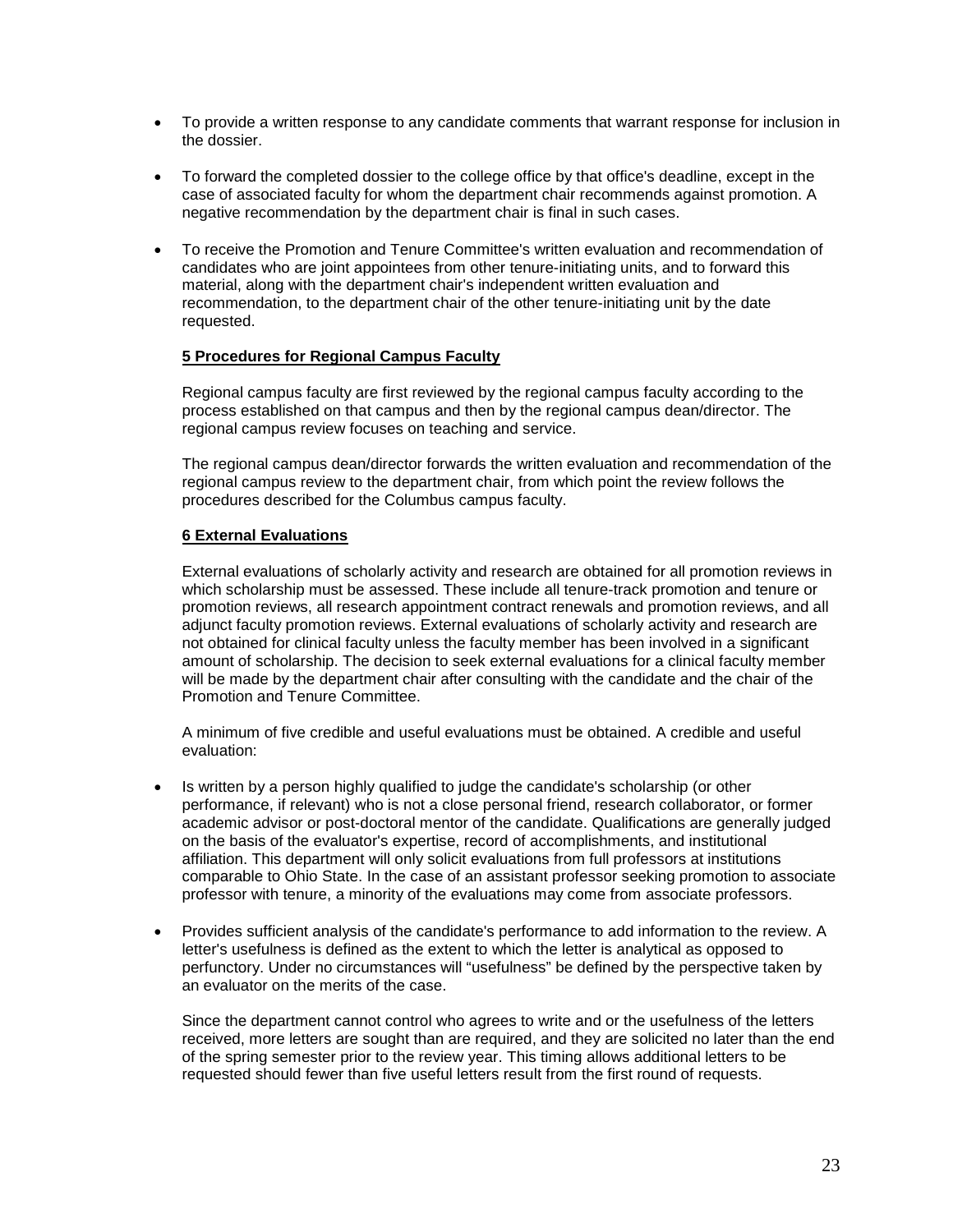As described above, a list of potential evaluators is assembled by the Promotion and Tenure Committee, the department chair, and the candidate. If the evaluators suggested by the candidate meet the criteria for credibility, a letter is requested from at least one of those persons. Faculty Rule [3335-6-04](https://trustees.osu.edu/rules/university-rules/chapter-3335-6-rules-of-the-university-faculty-concerning-faculty-appointments-reappointments-promotion-and-tenure.html) requires that no more than half the external evaluation letters in the dossier be written by persons suggested by the candidate. In the event that the person(s) suggested by the candidate do not agree to write, neither the Office of Academic Affairs nor this department requires that the dossier contain letters from evaluators suggested by the candidate.

The department follows the Office of Academic Affairs [suggested format](https://oaa.osu.edu/assets/files/documents/Letter201.pdf) for letters requesting external evaluations.

Under no circumstances may a candidate solicit external evaluations or initiate contact in any way with external evaluators for any purpose related to the promotion review. If an external evaluator should initiate contact with the candidate regarding the review, the candidate must inform the evaluator that such communication is inappropriate and report the occurrence to the department chair, who will decide what, if any, action is warranted (requesting permission from the Office of Academic Affairs to exclude that letter from the dossier). It is in the candidate's self-interest to assure that there is no ethical or procedural lapse, or the appearance of such a lapse, in the course of the review process.

All solicited external evaluation letters that are received must be included in the dossier. If concerns arise about any of the letters received, these concerns may be addressed in the department's written evaluations or brought to the attention of the Office of Academic Affairs for advice.

#### **C Documentation**

As noted above under Candidate Responsibilities, every candidate must submit a complete and accurate dossier that follows the Office of Academic Affairs dossier outline. While the Promotion and Tenure Committee makes reasonable efforts to check the dossier for accuracy and completeness, the candidate bears full responsibility for all parts of the dossier that are to be completed by the candidate.

The complete dossier, including the documentation of teaching noted below, is forwarded when the review moves beyond the department. The documentation of scholarship and service noted below is for use during the department review only, unless reviewers at the college and university levels specifically request it.

- Any published materials presented for consideration should be in the form of reprints, photocopies of journal articles, or other final form that documents actual publication. An author's manuscript does not document publication.
- Under no circumstances should faculty solicit evaluations from any party for purposes of the review.

#### **1 Teaching**

The time period for material included in the dossier for probationary faculty is the date of hire to present. For tenured or nonprobationary faculty it is the date of last promotion or the last five years, whichever is less, to present. Examples of documentation include:

- cumulative eSEI reports (Student Evaluation of Instruction computer-generated summaries prepared by the Office of the University Registrar) for every class
- peer evaluation of teaching reports as required by the department's peer evaluation of teaching program (details, including number, provided in Section X below)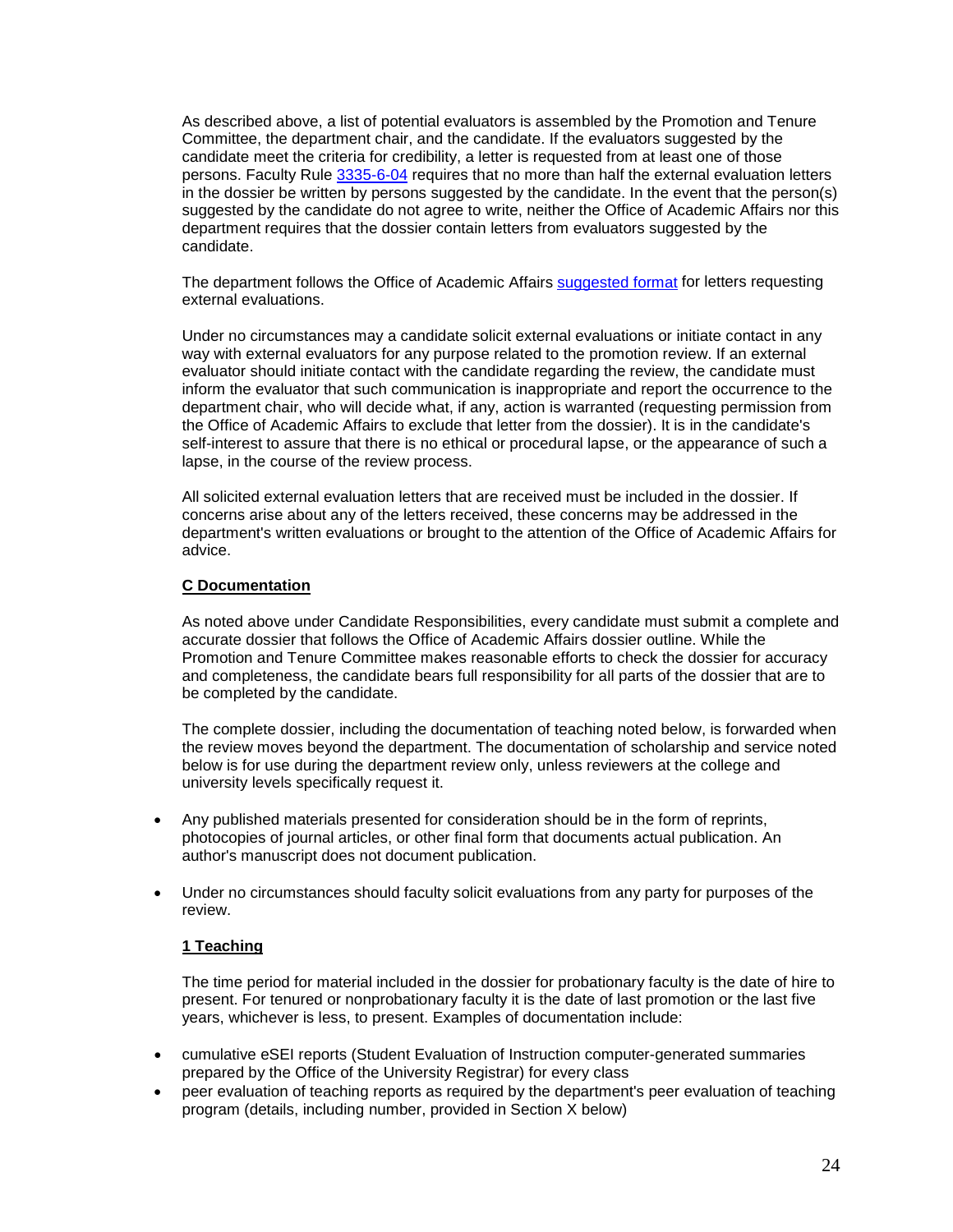- teaching activities as listed in the core dossier including
	- o involvement in graduate/professional exams, theses, and dissertations, and undergraduate research
	- o mentoring postdoctoral scholars and researchers
	- o extension and continuing education instruction
	- o involvement in curriculum development<br>o awards and formal recognition of teachi
	- awards and formal recognition of teaching
	- o presentations on pedagogy and teaching at national and international conferences
	- o adoption of teaching materials at other colleges or universities
- other relevant documentation of teaching as appropriate

### **2 Scholarship**

The time period for material included in the dossier for probationary faculty is the date of hire to present. For tenured or nonprobationary faculty it is the date of last promotion to present. Examples of documentation include:

- copies of all books, articles, and scholarly papers published or accepted for publication. Papers accepted for publication but not yet published must be accompanied by a letter from the publisher stating that the paper has been unequivocally accepted and is in final form, with no further revisions needed.
- documentation of grants and contracts received
- other relevant documentation of research as appropriate (published reviews including publications where one's work is favorably cited, grants and contract proposals that have been submitted)
- scholarship activities as listed in the core dossier including
	- o documentation of creative works pertinent to the candidate's professional focus including artwork, choreography, collections, compositions, curated exhibits, moving images, multimedia, performances, radio, recitals, recordings, television, and websites
	- o documentation of inventions, patents, disclosures, options and commercial licenses
	- o list of prizes and awards for research, scholarly, or creative work

### **3 Service**

The time period for material included in the dossier for probationary faculty is the date of hire to present. For tenured or nonprobationary faculty it is the date of last promotion to present. Examples of documentation include:

- service activities as listed in the core dossier including:
	- $\circ$  involvement with professional journals and professional societies  $\circ$  consultation activity with industry, education, or government
	- consultation activity with industry, education, or government
	- o clinical services<br>o administrative se
	- o administrative service to department<br>o administrative service to college
	- o administrative service to college<br>o administrative service to universi
	- administrative service to university and Student Life
	- o advising to student groups and organizations<br>o awards and prizes for service to profession, u
	- awards and prizes for service to profession, university, or department
- any available documentation (e.g. letters from committee chairs) of the quality of service that enhances the list of service activities in the dossier

#### **VIII. APPEALS**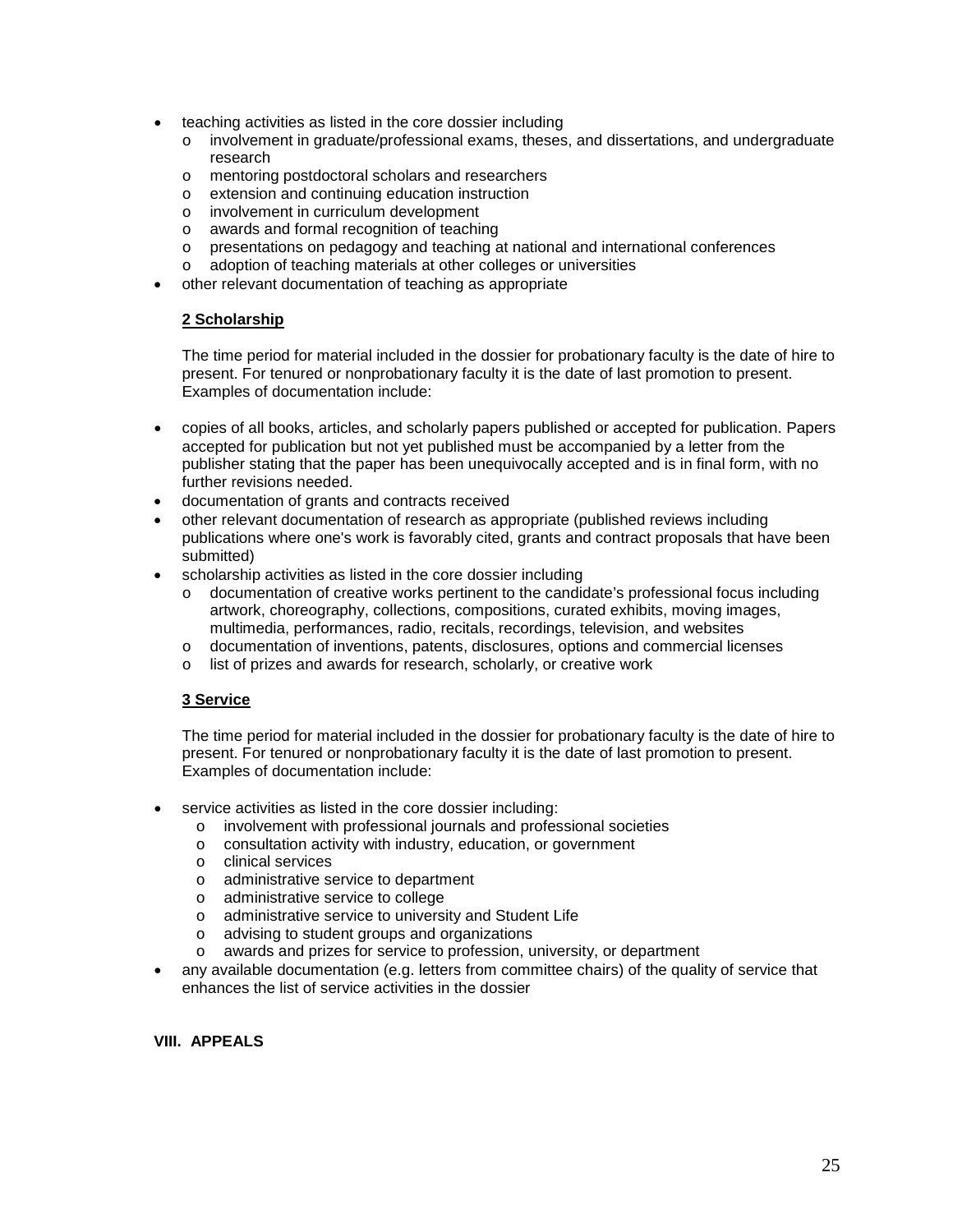Faculty Rule 3335-6-05 (A) [\(https://trustees.osu.edu\)](https://trustees.osu.edu/) sets forth general criteria for appeals of negative promotion and tenure decisions. Appeals alleging improper evaluation are described in Faculty Rule 3335-5-05 (https://trustees.osu.edu).

Disagreement with a negative decision is not grounds for appeal. In pursuing an appeal, the faculty member is required to document the failure of one or more parties to the review process to follow written policies and procedures.

# **IX. SEVENTH YEAR REVIEWS**

Faculty Rule 3335-6-05 [\(https://trustees.osu.edu\)](https://trustees.osu.edu/) sets forth the conditions of and procedures for a seventh year review for a faculty member denied tenure as a result of a sixth year (mandatory tenure) review.

Every effort should be made to consider new information about a candidate's performance before a final decision is made if the new information becomes available before a decision is rendered. In rare instances, the department may petition the dean to conduct a seventh year review for an assistant professor who has been denied promotion and tenure. Both the eligible faculty of the department and the chair must approve proceeding with a petition for a seventh year review. The petition must provide documentation of substantial new information regarding the candidate's performance that is germane to the reasons for the original negative decision. Petitions for seventh year reviews must be initiated before the beginning of the last year of employment because the seventh year review, if approved, would take place during the regular university review cycle of the assistant professor's seventh and last year of employment.

If the dean concurs with the department's position, the dean shall in turn petition the provost for permission to conduct a seventh year review. If the provost approves the request, a new review will be conducted equivalent to the one that resulted in the nonrenewal of the appointment. Conducting a seventh year review does not presume a positive outcome. In addition, should the new review result in a negative decision, the faculty member's last day of employment is that stated in the letter of nonrenewal issued following the original negative decision.

A faculty member may not request a seventh year review, appeal the denial of a seventh year review petition initiated by his or her department, or appeal a negative decision following a seventh year review, since the faculty member has already been notified that tenure has been denied at the conclusion of the sixth year review.

# **X. PROCEDURES FOR STUDENT AND PEER EVALUATION OF TEACHING**

The overall goal of the teaching program in the Department of Molecular Genetics is to provide students with an exceptional learning experience. To meet this goal, the members of the teaching staff in the Department of Molecular Genetics are expected to provide the best possible instruction in all courses in which they participate. The department will use the procedures described below to monitor the quality of instruction and to provide feedback that will lead to improvements in the quality of instruction.

### **A. Student Evaluations of Teaching**

- Student evaluation of faculty instruction will be performed for each formal lecture and laboratory course for all faculty in the department. Only evaluations from the last 5 years are to be included for those being considered for promotion to full Professor.
- Faculty will use SEI forms for the evaluation of instruction in all lecture and laboratory courses since these forms will permit comparison of results with other colleagues in the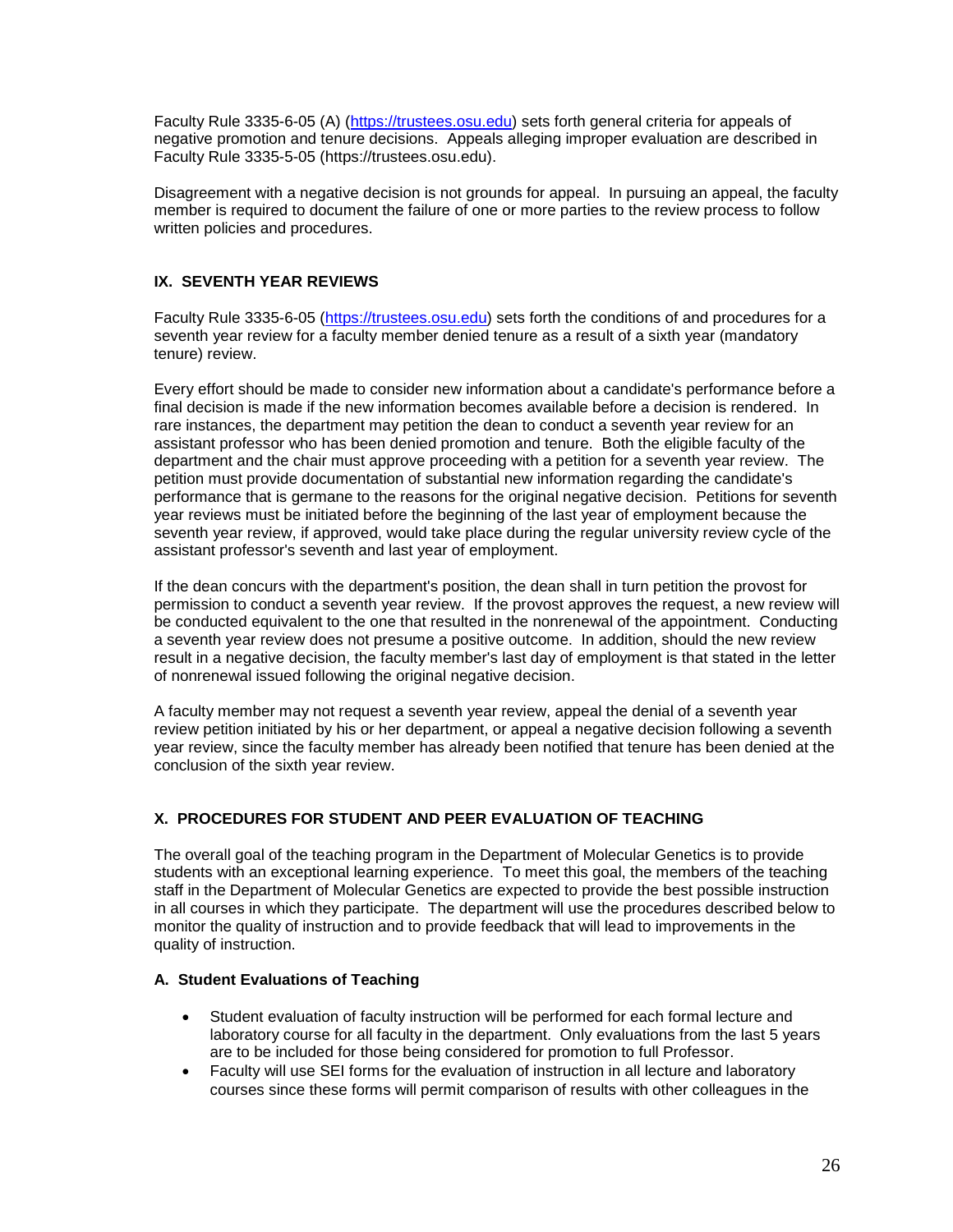department, college and university. Additional comments may also be obtained using a form that is designed by the instructor.

- The administration of the evaluation must not be under the control of the faculty member being evaluated.
- A copy of the results of the evaluation will be included with the annual Faculty Activity Report.
- Summaries of discursive evaluations for inclusion in the promotion and tenure dossier must be prepared by someone other than the candidate.

### **B. Peer Evaluation of Teaching**

- Assistant professors will be evaluated in every course or at least once every calendar year. Associate professors will be evaluated at least every two years (a minimum of three peer reviews are required when being considered for promotion to full professor).
- A tenured faculty member who is of equal or greater rank than the faculty member who is being evaluated will conduct the evaluation.
- Wherever possible, faculty who are team teaching in the same course should perform the evaluation.
- Copies of the evaluation report will be provided to the faculty member who is evaluated, the department chair and the chair of the departmental curriculum committee. In addition, a copy will be placed in the faculty member's permanent file in the departmental office.
- The following information will be included in the evaluation report:
	- − Name of instructor
	- − Name and number of course being evaluated
	- − Academic term when the course was evaluated
	- − Name of evaluator
	- − Number of lectures/laboratories that were attended by the evaluator
	- The following topics should be addressed:
	- − Syllabus, handouts and examinations (if available)
	- − Clarity, organization and pace of presentation
	- − Mechanics of presentation (voice volume, speed, mannerisms)
	- Use of teaching aids (projector, blackboard, etc.)
	- − Student interactions (questions/answers)
	- − Strong points
	- Suggestions for improvements
	- − Overall summary

### **C. Evaluation of Graduate Teaching Assistants (GTAs)**

GTAs who participate directly in the instruction of students (lecturing, recitations, laboratory supervision) will be evaluated by the students in the course and by the faculty supervisor, typically by a classroom visit. The evaluations will occur in each Molecular Genetics course in which the teaching assistant participates. The results of the evaluation will be provided to the GTA, his/her faculty mentor and to the chair of the Graduate Studies Committee.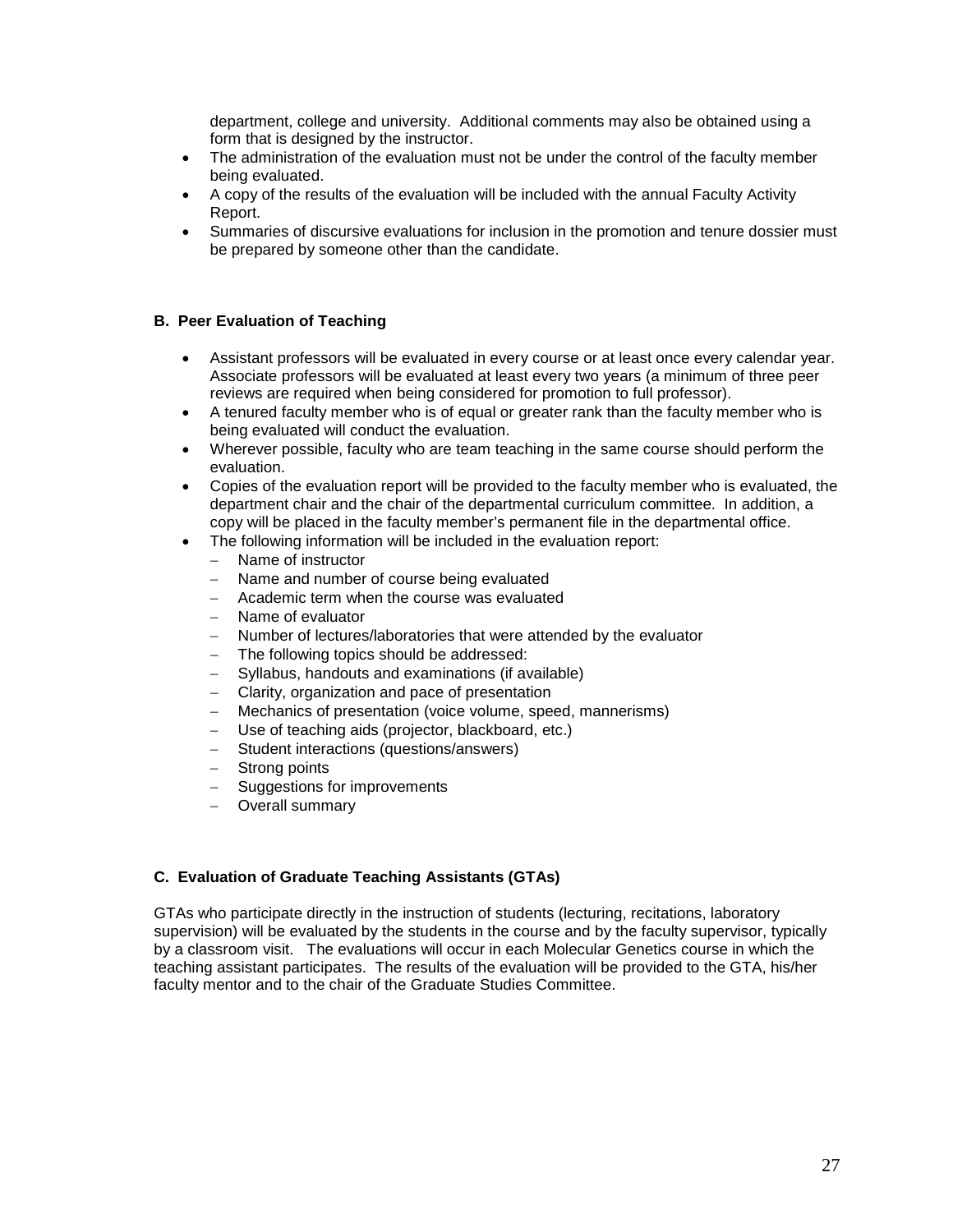# **APPENDIX A: GUIDELINES ON TIMING FOR PROBATIONARY FACULTY.**

**IMPORTANT:** Actual dates might vary at any given year, therefore this table does not release the candidate from the duty of gaining the correct, most up-to-date information from OAA.

| Years   | Dates        | TIMETABLE FOR PROBATIONARY FACULTY                                                                                       |
|---------|--------------|--------------------------------------------------------------------------------------------------------------------------|
| 1st-6th | Jan. to Mar. | The chair of the PTC requests from each probationary faculty                                                             |
|         |              | member updated information on teaching, research, and                                                                    |
|         |              | service.                                                                                                                 |
|         |              | Each probationary faculty member will meet, at his or her                                                                |
|         |              | discretion, with the PTC chair to discuss his/her progress                                                               |
|         |              | towards meeting the criteria for promotion and tenure within                                                             |
|         |              | the department and university.                                                                                           |
|         |              | As part of this review process the PTC must make a                                                                       |
|         |              | recommendation as to whether or not the faculty member                                                                   |
|         |              | should be reappointed for another year. A summary of this<br>meeting is communicated, in writing, to the department's    |
|         |              | chair.                                                                                                                   |
|         |              | During a probationary period a faculty member will be                                                                    |
|         |              | reviewed annually in accordance with the university rules and                                                            |
|         |              | with the policies of the department. The annual review will                                                              |
|         |              | encompass the faculty member's performance in teaching, in                                                               |
|         |              | scholarship, and in service; as well as evidence of continuing                                                           |
|         |              | development. External evaluations of the faculty member's                                                                |
|         |              | work, required for tenure and promotion reviews, may be                                                                  |
|         |              | obtained for any annual review if judged appropriate by the                                                              |
|         |              | PTC or department chair.                                                                                                 |
|         |              | The department chair will inform each probationary faculty                                                               |
|         |              | member at the time of initial appointment, and in a timely                                                               |
|         |              | fashion each year thereafter, when the annual review will                                                                |
|         |              | take place and provide a copy of the Office of Academic<br>Affairs dossier outline to be completed by the faculty member |
|         |              | in reporting accomplishments to date.                                                                                    |
|         |              | At the completion of the review the department chair will                                                                |
|         |              | provide the faculty member and the dean of the college with a                                                            |
|         |              | written assessment of the faculty member's performance and                                                               |
|         |              | professional development. The assessment will include both                                                               |
|         |              | strengths and weaknesses, as appropriate.                                                                                |
|         |              | If the chair's recommendation is to reappoint the faculty                                                                |
|         |              | member to another probationary year of service, that                                                                     |
|         |              | recommendation will be final.                                                                                            |
|         |              | A recommendation from the chair to not reappoint the faculty                                                             |
|         |              | member to another probationary year requires a review that                                                               |
|         |              | follows fourth year review procedures and the dean shall                                                                 |
|         |              | make the final decision on the matter.                                                                                   |
|         |              | All annual review letters become a part of the faculty<br>member's dossier for subsequent annual reviews during the      |
|         |              | probationary period, including the review for promotion and                                                              |
|         |              | tenure.                                                                                                                  |
|         |              | If a probationary faculty member has completed two or more                                                               |
|         |              | years of service and is terminated, then he/she is entitled to a                                                         |
|         |              | one year appointment following receipt of the decision to                                                                |
|         |              | terminate.                                                                                                               |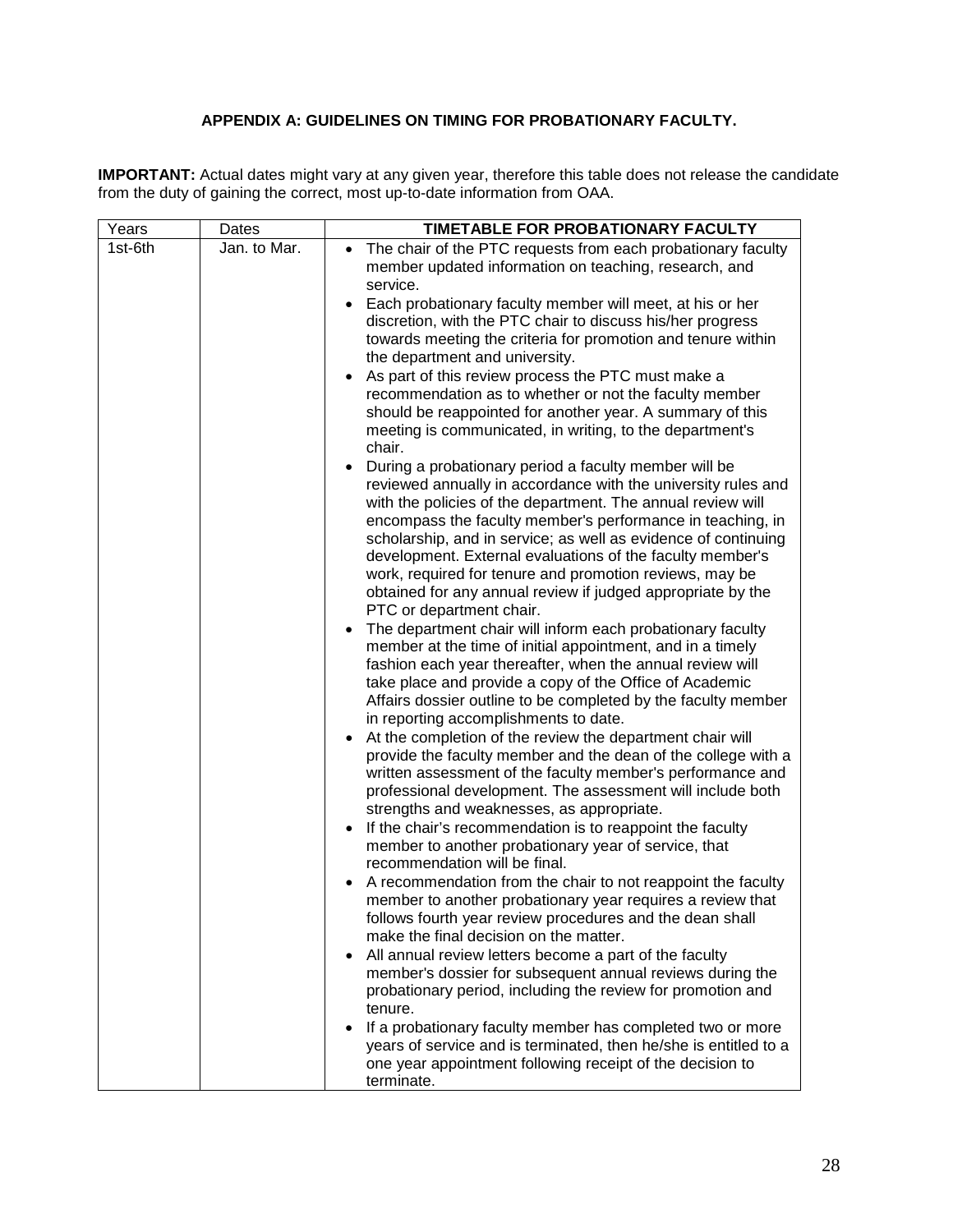|         |                    | The candidate should become familiar with the types of data,<br>including a curriculum vitae, needed for preparing his or her<br>dossier. Awareness of such details is critical for guiding<br>recordkeeping over the course of the entire probationary<br>period. For example, graduate student mentoring should be<br>documented by names, dates, projects, advisory committee<br>meetings, etc.                                                                                                                                                                                                                                                                                                                                                                                                                                                                                                                                                                                                                                                                                                                                                                                                                                                                                                                                                                                                                                                                                                                                                                                                                                                                                                                                                                                                                                                                                                                                                                                                                                                                                                                                                                                                                                                                                                                                                                      |
|---------|--------------------|-------------------------------------------------------------------------------------------------------------------------------------------------------------------------------------------------------------------------------------------------------------------------------------------------------------------------------------------------------------------------------------------------------------------------------------------------------------------------------------------------------------------------------------------------------------------------------------------------------------------------------------------------------------------------------------------------------------------------------------------------------------------------------------------------------------------------------------------------------------------------------------------------------------------------------------------------------------------------------------------------------------------------------------------------------------------------------------------------------------------------------------------------------------------------------------------------------------------------------------------------------------------------------------------------------------------------------------------------------------------------------------------------------------------------------------------------------------------------------------------------------------------------------------------------------------------------------------------------------------------------------------------------------------------------------------------------------------------------------------------------------------------------------------------------------------------------------------------------------------------------------------------------------------------------------------------------------------------------------------------------------------------------------------------------------------------------------------------------------------------------------------------------------------------------------------------------------------------------------------------------------------------------------------------------------------------------------------------------------------------------|
| 1st-6th | Mar. to July       | A copy of the chairs' annual evaluations will be included in<br>the faculty member's promotion and tenure dossier for fourth<br>and sixth year reviews                                                                                                                                                                                                                                                                                                                                                                                                                                                                                                                                                                                                                                                                                                                                                                                                                                                                                                                                                                                                                                                                                                                                                                                                                                                                                                                                                                                                                                                                                                                                                                                                                                                                                                                                                                                                                                                                                                                                                                                                                                                                                                                                                                                                                  |
| 4th     | Spring<br>Semester | <b>Fourth Year Review</b><br>The candidate's dossier is prepared according to instructions<br>$\bullet$<br>provided by the Division of Natural and Mathematical<br>Sciences (NMS) and the College of Arts and Sciences (CAS)<br>and in accordance with Office of Academic Affairs guidelines.<br>Included in the dossier will be copies of the annual reviews<br>prepared by the department's chair and the PTC, and the<br>recommendations of the chair and the PTC. Unsolicited<br>materials will not be included in the dossier.<br>The department's PTC and office staff will assist a candidate<br>in preparing his/her dossier, but the candidate bears the<br>ultimate responsibility for the completeness and accuracy of<br>his/her dossier.<br>After evaluating all information, the PTC votes to recommend<br>for a positive or negative fourth year review. A simple majority<br>positive vote of the PTC is required for a positive<br>recommendation to be made.<br>The report of the committee including the results of the vote<br>are communicated in writing to the department's chair and<br>are included in the candidate's dossier.<br>The chair of the department prepares a separate assessment<br>indicating his/her recommendation for a continuation of the<br>appointment for a fifth year, and this assessment is included<br>in the candidate's dossier.<br>When the PTC report and department chair's assessment<br>have been completed, the candidate must be notified in<br>writing of the completion of the review. The candidate will be<br>provided with a copy of the PTC report by the PTC chair and<br>will be also given a copy of the evaluation letter from the<br>department chair.<br>The candidate may provide the department chair with written<br>$\bullet$<br>comments addressing the review for inclusion in the dossier<br>within ten calendar days of notification of the completion of<br>the review.<br>The PTC or department chair may provide a response to the<br>$\bullet$<br>candidate's comments for inclusion in the dossier. There will<br>be only one iteration of comments on the department-level<br>review.<br>The dossier must then be reviewed for completeness by the<br>$\bullet$<br>candidate along with the department chair and a<br>representative of the PTC before submitting to the college. |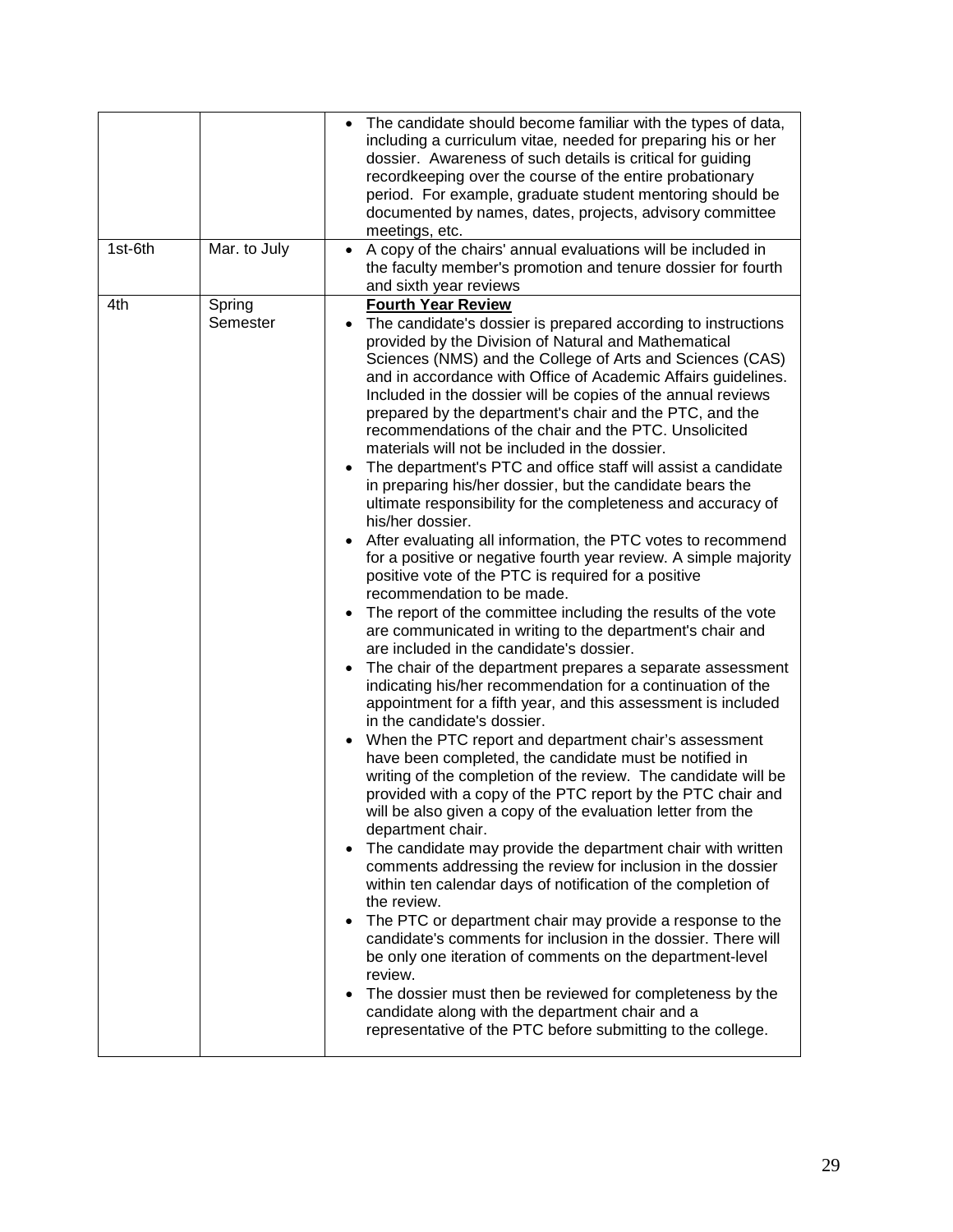| 4th | Spring<br>Semester                         | By the beginning of April the candidate's dossier should be at<br>the college for review by the College Promotion and Tenure<br>Committee and the dean. Reappointment of a probationary<br>candidate for another year requires the dean's approval.<br>When the College P&T Committee report and dean's<br>recommendation have been completed, the candidate will be<br>notified in writing of the completion of the college-level review<br>and will be provided with a copy of the college-level report<br>and dean's recommendation.<br>The candidate may provide the dean with written comments<br>addressing the college-level review for inclusion in the<br>dossier within ten calendar days of notification of the<br>completion of the review.<br>The College Promotion and Tenure Committee and/or Dean<br>may provide a response to the candidate's comments for<br>inclusion in the dossier.<br>Fourth-year reviews are complete after the college-level<br>review of the dossier; there is no university level review.<br>The candidate has the option to request a tenure review prior<br>to the sixth year.                                                                                                                                                                                                                                                                                                                                                                                                                                                                                                                                                                                                                                                                                                                                                                                                                                                                                                                                                                                                                |
|-----|--------------------------------------------|-------------------------------------------------------------------------------------------------------------------------------------------------------------------------------------------------------------------------------------------------------------------------------------------------------------------------------------------------------------------------------------------------------------------------------------------------------------------------------------------------------------------------------------------------------------------------------------------------------------------------------------------------------------------------------------------------------------------------------------------------------------------------------------------------------------------------------------------------------------------------------------------------------------------------------------------------------------------------------------------------------------------------------------------------------------------------------------------------------------------------------------------------------------------------------------------------------------------------------------------------------------------------------------------------------------------------------------------------------------------------------------------------------------------------------------------------------------------------------------------------------------------------------------------------------------------------------------------------------------------------------------------------------------------------------------------------------------------------------------------------------------------------------------------------------------------------------------------------------------------------------------------------------------------------------------------------------------------------------------------------------------------------------------------------------------------------------------------------------------------------------------------|
| 5th | Summer<br>term/early<br>Autumn<br>Semester | <b>Sixth Year Review</b><br>The candidate's sixth year review begins. The candidate<br>prepares a dossier in the exact and current format stipulated<br>by the Office of Academic Affairs. The department chair and<br>chair of the PTC will assist a candidate in preparing his/her<br>dossier, but the candidate bears the ultimate responsibility for<br>the completeness and accuracy of the dossier.<br>A minimum of five credible and useful evaluations must be<br>obtained. A credible and useful evaluation is written by a<br>person highly qualified to judge the candidate's research (or<br>other performance, if relevant) who is not a close personal<br>friend, research collaborator, or former academic advisor or<br>post doctoral mentor of the candidate. Qualifications are<br>generally judged on the basis of the evaluator's expertise,<br>record of accomplishments, and institutional affiliation. In<br>addition such letters provide sufficient analysis of the<br>candidate's performance to add information to the review. A<br>letter's usefulness is defined as the extent to which the letter<br>is analytical as opposed to perfunctory. Under no<br>circumstances will "usefulness" be defined by the perspective<br>taken by an evaluator on the merits of the case.<br>The candidate and the PTC each prepare a list of potential<br>$\bullet$<br>outside evaluators. In addition, the candidate will prepare a<br>list of persons who he/she believes should not be contacted<br>for outside evaluations because of conflicts of interest or<br>other adverse conditions. The majority of these evaluators<br>should be full professors or the equivalent. This list of<br>potential evaluators must be approved by the divisional dean<br>by late May of the 5 <sup>th</sup> year.<br>Neither former collaborators nor individuals junior in rank to<br>the candidate are acceptable. Letters from the candidate's<br>collaborators may be appropriate as a means of determining<br>a candidate's contributions to joint work, but such persons<br>should not be asked for letters of evaluation. |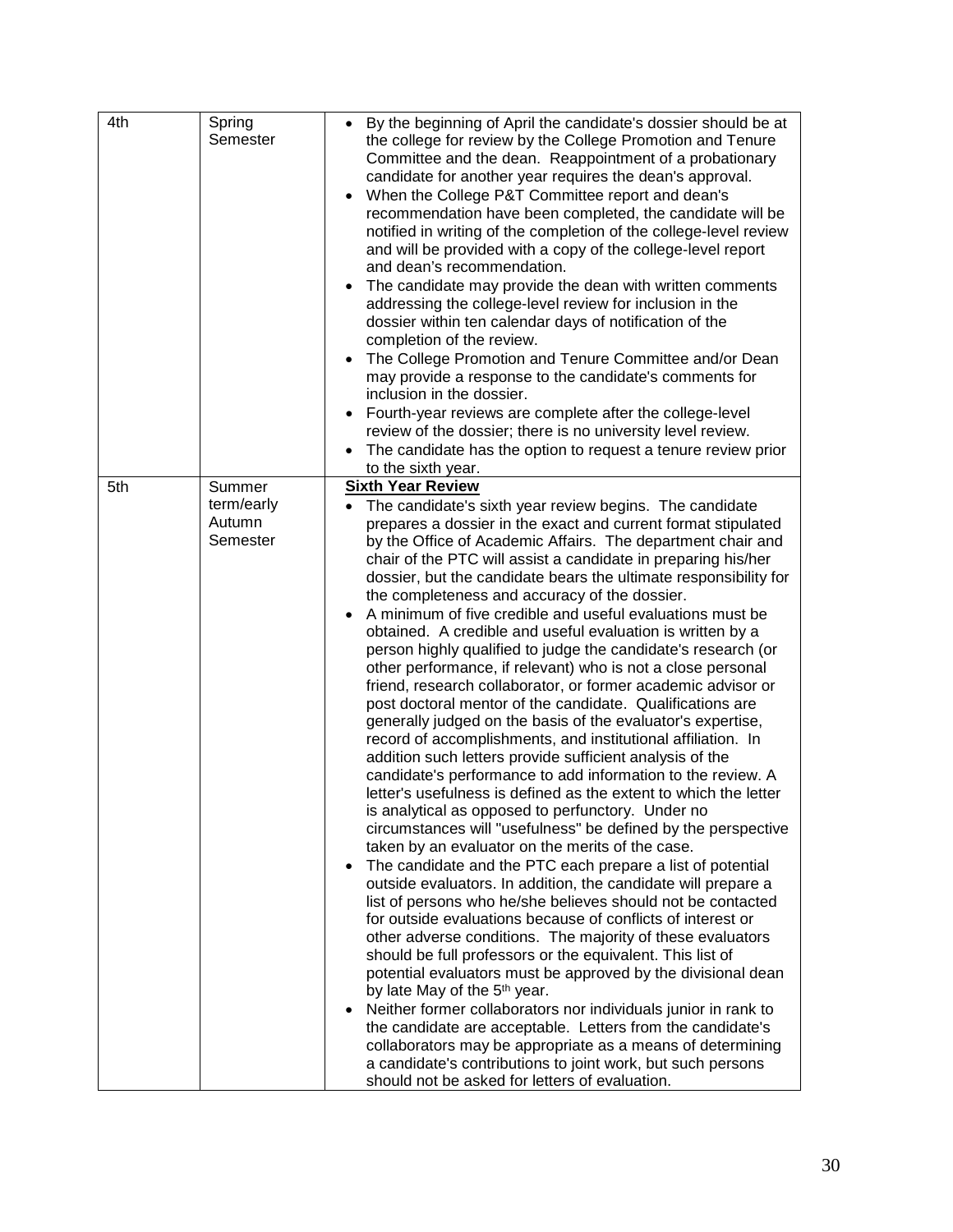|     |                    | A list of potential evaluators is assembled by the Promotion<br>٠<br>and Tenure Committee, the department chair, and the<br>candidate. If the evaluators suggested by the candidate meet<br>the criteria for credibility, a letter is requested from at least<br>one of those persons. Section B(3) of Faculty Rule 3335-6-<br>04 (http://trustees.osu.edu/rules/university-rules.html)<br>requires that no more than half the external evaluation letters<br>in the dossier be written by persons suggested by the<br>candidate. In the event that the person(s) suggested by the<br>candidate do not agree to write, neither the Office of<br>Academic Affairs nor this department requires that the<br>dossier contain letters from evaluators suggested by the<br>candidate.<br>The department follows the Office of Academic Affairs<br>$\bullet$<br>suggested format, provided at<br>http://oaa.osu.edu/handbook/xi_ptannual.html, for letters<br>requesting external evaluations.<br>Under no circumstances may a candidate solicit external<br>٠<br>evaluations or initiate contact in any way with external<br>evaluators for any purpose related to the promotion review. If<br>an external evaluator should initiate contact with the<br>candidate regarding the review, the candidate must inform<br>the evaluator that such communication is inappropriate and<br>report the occurrence to the department chair, who will<br>decide what, if any, action is warranted, e.g., requesting<br>permission from the Office of Academic Affairs to exclude<br>that letter from the dossier. It is in the candidate's self-<br>interest to assure that there is no ethical or procedural lapse,<br>or the appearance of such a lapse, in the course of the<br>review process.<br>All solicited external evaluation letters that are received must<br>$\bullet$<br>be included in the dossier. If concerns arise about any of the<br>letters received, these concerns may be addressed in the<br>department's written evaluations or brought to the attention of<br>the Office of Academic Affairs for advice.<br>From the two lists of potential outside evaluators, the PTC<br>chair will choose 9-12 names with a goal of obtaining well<br>more than half of the letters from the PTC list rather than from<br>the candidate's list. The chair of the department will contact<br>these potential reviewers to determine if they are willing to<br>supply this professional service.<br>Should fewer than six of the potential evaluators chosen<br>$\bullet$ |
|-----|--------------------|-----------------------------------------------------------------------------------------------------------------------------------------------------------------------------------------------------------------------------------------------------------------------------------------------------------------------------------------------------------------------------------------------------------------------------------------------------------------------------------------------------------------------------------------------------------------------------------------------------------------------------------------------------------------------------------------------------------------------------------------------------------------------------------------------------------------------------------------------------------------------------------------------------------------------------------------------------------------------------------------------------------------------------------------------------------------------------------------------------------------------------------------------------------------------------------------------------------------------------------------------------------------------------------------------------------------------------------------------------------------------------------------------------------------------------------------------------------------------------------------------------------------------------------------------------------------------------------------------------------------------------------------------------------------------------------------------------------------------------------------------------------------------------------------------------------------------------------------------------------------------------------------------------------------------------------------------------------------------------------------------------------------------------------------------------------------------------------------------------------------------------------------------------------------------------------------------------------------------------------------------------------------------------------------------------------------------------------------------------------------------------------------------------------------------------------------------------------------------------------------------------------------------------------------------------------------------|
|     |                    | agree to participate, the PTC shall recommend additional<br>names to the chair.                                                                                                                                                                                                                                                                                                                                                                                                                                                                                                                                                                                                                                                                                                                                                                                                                                                                                                                                                                                                                                                                                                                                                                                                                                                                                                                                                                                                                                                                                                                                                                                                                                                                                                                                                                                                                                                                                                                                                                                                                                                                                                                                                                                                                                                                                                                                                                                                                                                                                       |
|     |                    | For use by referees, the candidate should supply the chair<br>$\bullet$<br>with a CV, reprints, and a 3-5 page narrative describing<br>his/her past, current, and planned research. Documents                                                                                                                                                                                                                                                                                                                                                                                                                                                                                                                                                                                                                                                                                                                                                                                                                                                                                                                                                                                                                                                                                                                                                                                                                                                                                                                                                                                                                                                                                                                                                                                                                                                                                                                                                                                                                                                                                                                                                                                                                                                                                                                                                                                                                                                                                                                                                                         |
|     |                    | should be submitted in hard copy as well as in PDF formats.<br>The chair of the department solicits letters of evaluation. All<br>$\bullet$<br>letters returned by the outside evaluators will be included in<br>the candidate's dossier. Letters solicited by the candidate, or                                                                                                                                                                                                                                                                                                                                                                                                                                                                                                                                                                                                                                                                                                                                                                                                                                                                                                                                                                                                                                                                                                                                                                                                                                                                                                                                                                                                                                                                                                                                                                                                                                                                                                                                                                                                                                                                                                                                                                                                                                                                                                                                                                                                                                                                                      |
|     |                    | unsolicited letters, will not be included in the candidate's<br>dossier.                                                                                                                                                                                                                                                                                                                                                                                                                                                                                                                                                                                                                                                                                                                                                                                                                                                                                                                                                                                                                                                                                                                                                                                                                                                                                                                                                                                                                                                                                                                                                                                                                                                                                                                                                                                                                                                                                                                                                                                                                                                                                                                                                                                                                                                                                                                                                                                                                                                                                              |
| 6th | Autumn<br>Semester | The chair of the PTC requests from each candidate updated<br>$\bullet$<br>information on teaching, research, and service. This                                                                                                                                                                                                                                                                                                                                                                                                                                                                                                                                                                                                                                                                                                                                                                                                                                                                                                                                                                                                                                                                                                                                                                                                                                                                                                                                                                                                                                                                                                                                                                                                                                                                                                                                                                                                                                                                                                                                                                                                                                                                                                                                                                                                                                                                                                                                                                                                                                        |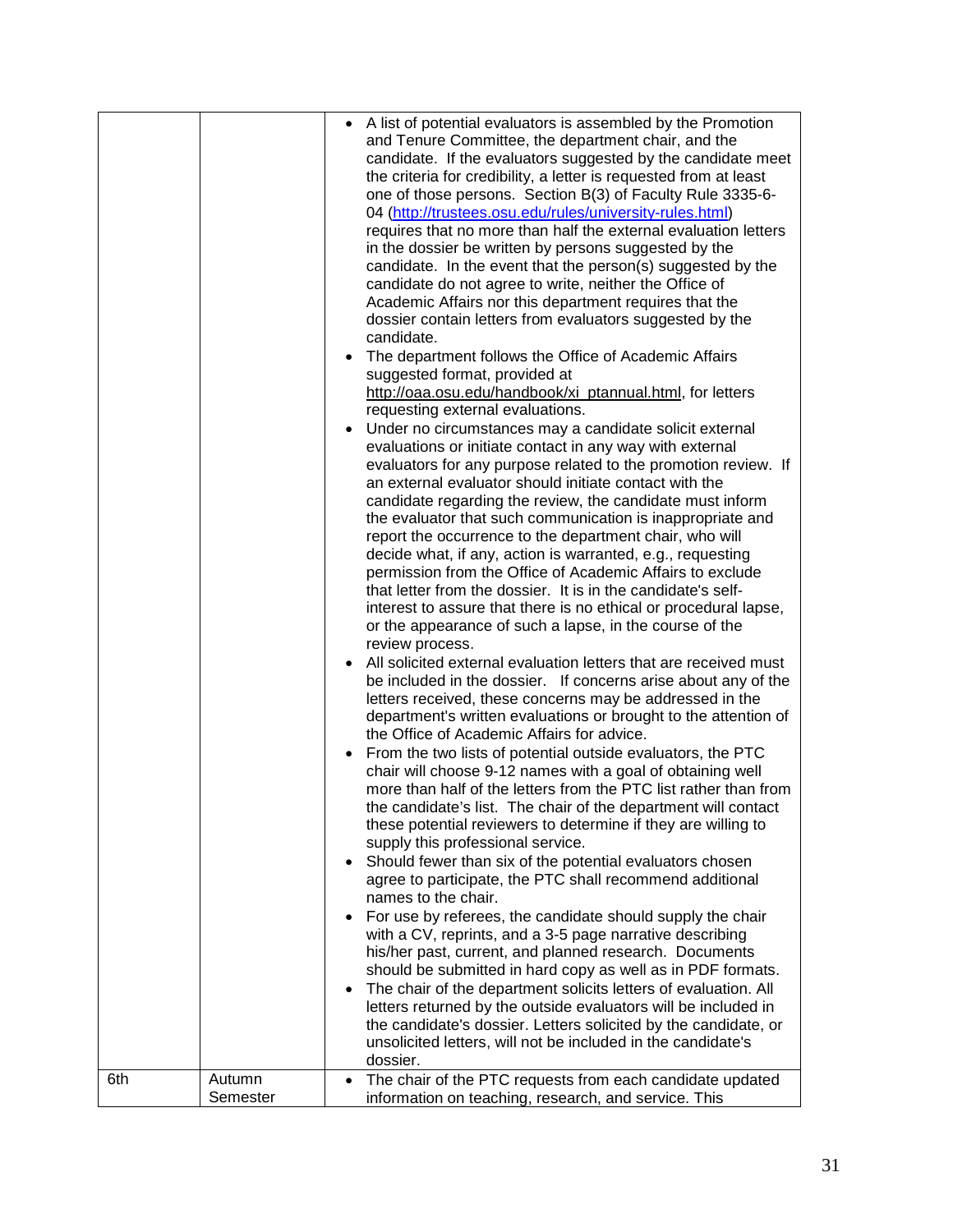|                 |            | information must be provided in the format prescribed by the<br>Office of Academic Affairs.<br>The PTC votes on the candidacy. A simple majority of the<br>members of the Promotion and Tenure Committee must be<br>present and vote yes or no on a case for the vote to be<br>valid. Abstentions are not votes. A simple majority of yes and<br>no votes must be yes for a vote to be considered positive.<br>Absentee voting is not permitted.<br>The PTC prepares a detailed, written assessment of the<br>$\bullet$<br>candidate's performance, and the PTC's vote and written<br>assessment are sent to the department's chair; a copy of the<br>PTC's written assessment and recommendation will be<br>included in the candidate's dossier. A simple majority<br>affirmative vote of the PTC will constitute a positive<br>recommendation.<br>The department chair prepares an independent<br>recommendation. The PTC assessment and the department<br>chair's recommendation are provided to the candidate, and<br>are included in the candidate's dossier. Procedures for<br>comment by the candidate are the same as were described<br>for the fourth year review.<br>The candidate presents a research seminar to the<br>department to facilitate evaluation of the research program<br>and its trajectory. |
|-----------------|------------|-----------------------------------------------------------------------------------------------------------------------------------------------------------------------------------------------------------------------------------------------------------------------------------------------------------------------------------------------------------------------------------------------------------------------------------------------------------------------------------------------------------------------------------------------------------------------------------------------------------------------------------------------------------------------------------------------------------------------------------------------------------------------------------------------------------------------------------------------------------------------------------------------------------------------------------------------------------------------------------------------------------------------------------------------------------------------------------------------------------------------------------------------------------------------------------------------------------------------------------------------------------------------------------------------------------------------|
| 6th             | Nov.       | The candidate's dossier is forwarded to the college office for<br>review by the College's PTC and the Dean.                                                                                                                                                                                                                                                                                                                                                                                                                                                                                                                                                                                                                                                                                                                                                                                                                                                                                                                                                                                                                                                                                                                                                                                                           |
| 6th             | Dec.-Mar.  | During this time the College Promotion and Tenure Advisory<br>Committee, the Dean, the University Promotion and Tenure<br>Advisory Committee, and the Provost should have made their<br>recommendations. These recommendations are sent to the<br>chair of the department, and the chair forwards these to the<br>candidate.<br>In the event a candidate is not awarded tenure, his/her<br>appointment will be terminated at the end of his/her seventh<br>year of appointment (i.e., May 31).                                                                                                                                                                                                                                                                                                                                                                                                                                                                                                                                                                                                                                                                                                                                                                                                                        |
| 6th             | Dec.-June  | Provost informs Dean of his/her decision who in turn informs<br>$\bullet$<br>the chair.                                                                                                                                                                                                                                                                                                                                                                                                                                                                                                                                                                                                                                                                                                                                                                                                                                                                                                                                                                                                                                                                                                                                                                                                                               |
| 6 <sup>th</sup> | April-June | Positive recommendations forwarded to the Board of<br>Trustees for final approval.                                                                                                                                                                                                                                                                                                                                                                                                                                                                                                                                                                                                                                                                                                                                                                                                                                                                                                                                                                                                                                                                                                                                                                                                                                    |